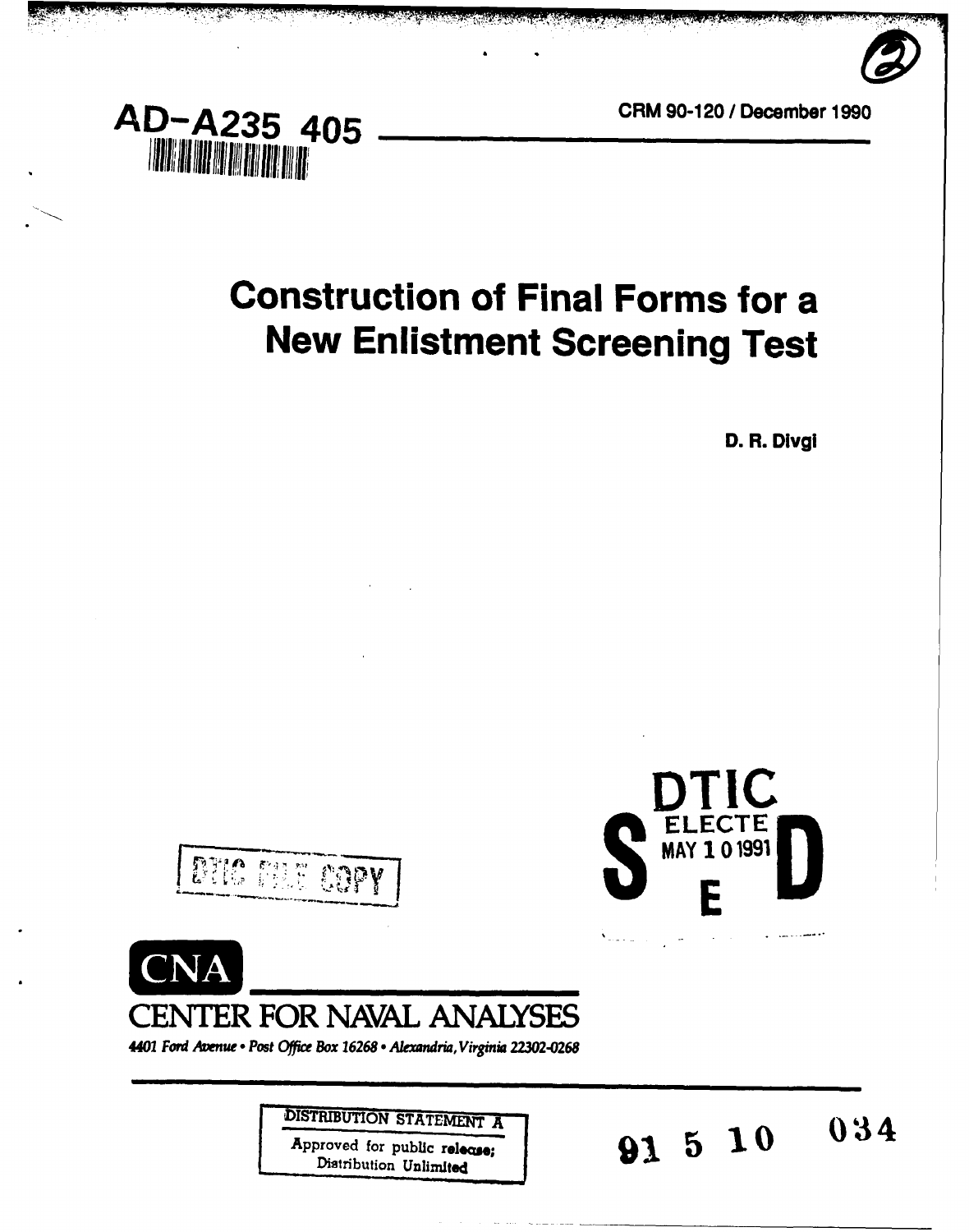APPROVED FOR **PUBLIC RELEASE;** DISTRIBUTION **UNLIMITED.**

 $\cdot$ 

Work conducted under contract **N0001** 4-91 **-C-0002.**

This Research Memorandum represents the **best** opinion of **CNA** at the time of Issue. **It does** not necessarily represent **the** opinion of the Department **of** the Navy.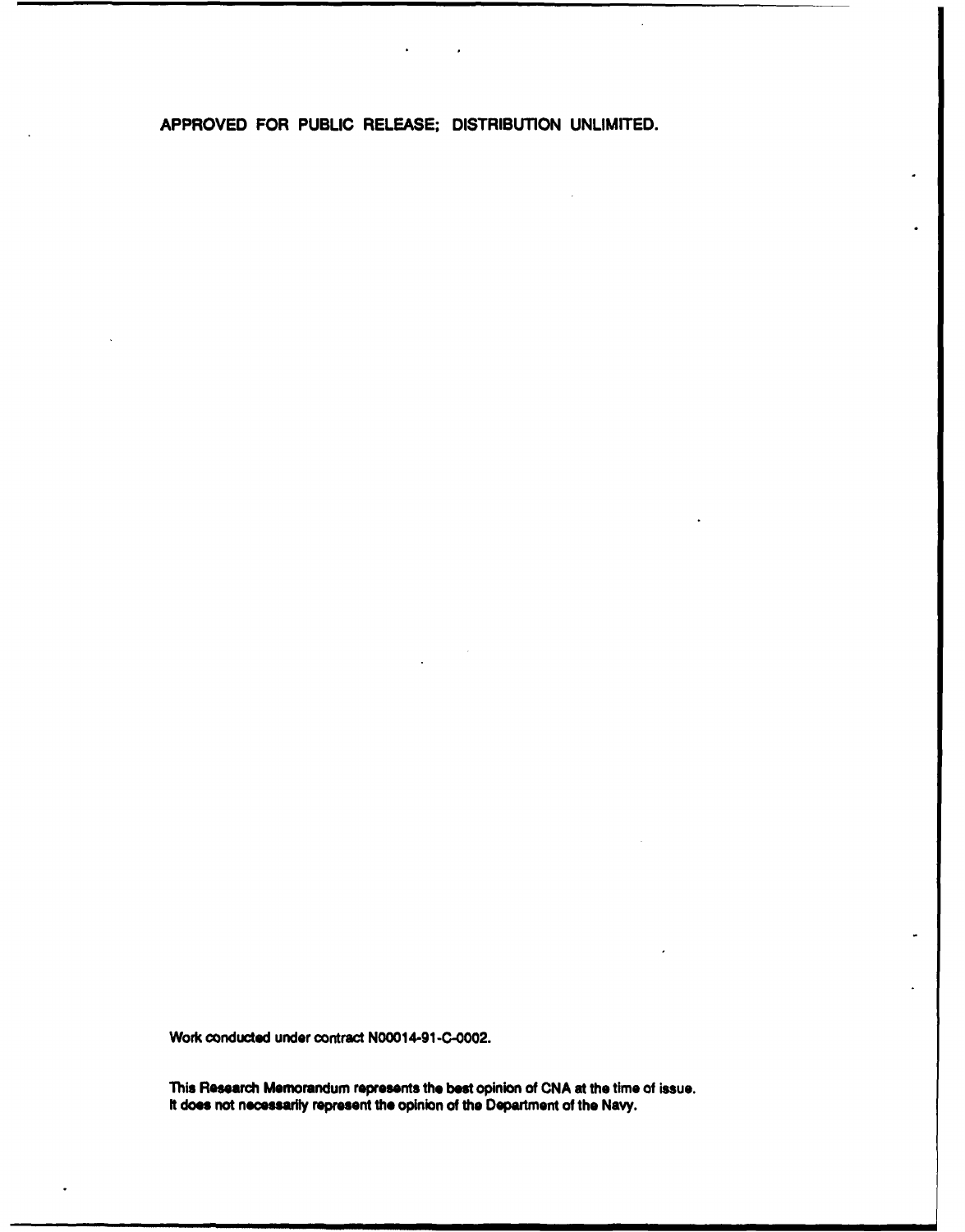|                                                                                                                                                                                                                                                                                                                                                                                                                                                                                                                                                                         |                                                                                                             | REPORT DOCUMENTATION PAGE                                        |             |                                           |   | Form Approved<br>OPM No. 0704-0188                                                                                                                                                                                                                                                                                                                                                                                                                                  |
|-------------------------------------------------------------------------------------------------------------------------------------------------------------------------------------------------------------------------------------------------------------------------------------------------------------------------------------------------------------------------------------------------------------------------------------------------------------------------------------------------------------------------------------------------------------------------|-------------------------------------------------------------------------------------------------------------|------------------------------------------------------------------|-------------|-------------------------------------------|---|---------------------------------------------------------------------------------------------------------------------------------------------------------------------------------------------------------------------------------------------------------------------------------------------------------------------------------------------------------------------------------------------------------------------------------------------------------------------|
| Peblic reporting burden for this collection of information is estimated to average 1 hour per response, including the time for reviewing interactions, searching existing data sources gathering and maintaining the oldest mo                                                                                                                                                                                                                                                                                                                                          |                                                                                                             |                                                                  |             |                                           |   |                                                                                                                                                                                                                                                                                                                                                                                                                                                                     |
| 1. AGENCY USE ONLY (Leave Blank)                                                                                                                                                                                                                                                                                                                                                                                                                                                                                                                                        |                                                                                                             | <b>2 REPORT DATE</b><br>December 1990                            |             | 3. REPORT TYPE AND DATES COVERED<br>Final |   |                                                                                                                                                                                                                                                                                                                                                                                                                                                                     |
| <b>4. TITLE AND SUBTITLE</b><br>Construction of Final Forms for a New Enlistment Screening Test<br>6. AUTHOR(S)<br>D.R. Divgi                                                                                                                                                                                                                                                                                                                                                                                                                                           |                                                                                                             |                                                                  |             |                                           | с | 5. FUNDING NUMBERS<br>$- N00014-91-C-0002$<br>PE - 65153M<br>PR - C0031                                                                                                                                                                                                                                                                                                                                                                                             |
| 7. PERFORMING ORGANIZATION NAME(S) AND ADDRESS(ES)<br>Center for Naval Analyses<br>4401 Ford Avenue<br>Alexandria, Virginia 22302-0268                                                                                                                                                                                                                                                                                                                                                                                                                                  |                                                                                                             |                                                                  |             |                                           |   | 8. PERFORMING ORGANIZATION<br><b>REPORT NUMBER</b><br>CRM 90-120                                                                                                                                                                                                                                                                                                                                                                                                    |
| Commanding General<br>Studies and Analyses Branch<br>Quantico, Virginia 22134                                                                                                                                                                                                                                                                                                                                                                                                                                                                                           | 9. SPONSORING/MONITORING AGENCY NAME(S) AND ADDRESS(ES)<br>Marine Corps Combat Development Command (WF 13F) |                                                                  |             |                                           |   |                                                                                                                                                                                                                                                                                                                                                                                                                                                                     |
| 11. SUPPLEMENTARY NOTES                                                                                                                                                                                                                                                                                                                                                                                                                                                                                                                                                 |                                                                                                             |                                                                  |             |                                           |   |                                                                                                                                                                                                                                                                                                                                                                                                                                                                     |
| 12. DISTRIBUTION/AVAILABILITY STATEMENT<br>Approved for Public Release; Distribution Unlimited                                                                                                                                                                                                                                                                                                                                                                                                                                                                          |                                                                                                             |                                                                  |             |                                           |   | 12b. DISTRIBUTION CODE                                                                                                                                                                                                                                                                                                                                                                                                                                              |
| 13. ABSTRACT (Maximum 200 words)<br>Two forms, each containing 35 verbal and 30 mathematics items, have been developed for a new Enlistment Screening Test (EST) to predict<br>item with AFQT, in a subsample of applicants with AFQT percentiles between 21 and 65. For each EST form, the AFQT score was predicted from the<br>total score on the final EST items. The results were used to calculate expectancy tables which, for any given EST score, provide probabilities of<br>exceeding the specified AFQT cutoffs. These probabilities are reported in tables. |                                                                                                             |                                                                  |             |                                           |   | Armed Forces Qualification Test (AFQT) scores of military applicants. These forms were constructed in two stages from items in discontinued versions<br>of the Defense Department's test batteries. The first stage was to develop overlength forms from the available item pool. This research memorandum<br>describes the second stage: constructing final forms by selecting items from the overlength forms. Item selection was based on the correlation of the |
| 14. SUBJECT TERMS<br>AFQT (armed forces qualification test), Aptitude tests, ASVAB (armed services vocational aptitude battery), Forms<br>(paper), Performance (human), Performance tests, Personnel selection, Predictions, Recruiting, Regression analysis,<br>Scoring, Tables (data), Test construction, Test scores                                                                                                                                                                                                                                                 |                                                                                                             |                                                                  |             |                                           |   | 15. NUMBER OF PAGES<br>20<br>16. PRICE CODE                                                                                                                                                                                                                                                                                                                                                                                                                         |
| 17. SECURITY CLASSIFICATION<br>OF REPORT<br><b>CPR</b>                                                                                                                                                                                                                                                                                                                                                                                                                                                                                                                  |                                                                                                             | <b>18. SECURITY CLASSIFICATION</b><br>OF THIS PAGE<br><b>CPR</b> | OF ABSTRACT | 19. SECURITY CLASSIFICATION<br><b>CPR</b> |   | 20. LIMITATION OF ABSTRACT<br>SAR                                                                                                                                                                                                                                                                                                                                                                                                                                   |
| NSN 7540-01-280-5500                                                                                                                                                                                                                                                                                                                                                                                                                                                                                                                                                    |                                                                                                             |                                                                  |             |                                           |   | Standard Form 298, (Rev. 2-89<br>Prescribed by ANSI Std. 239-18<br>299-01                                                                                                                                                                                                                                                                                                                                                                                           |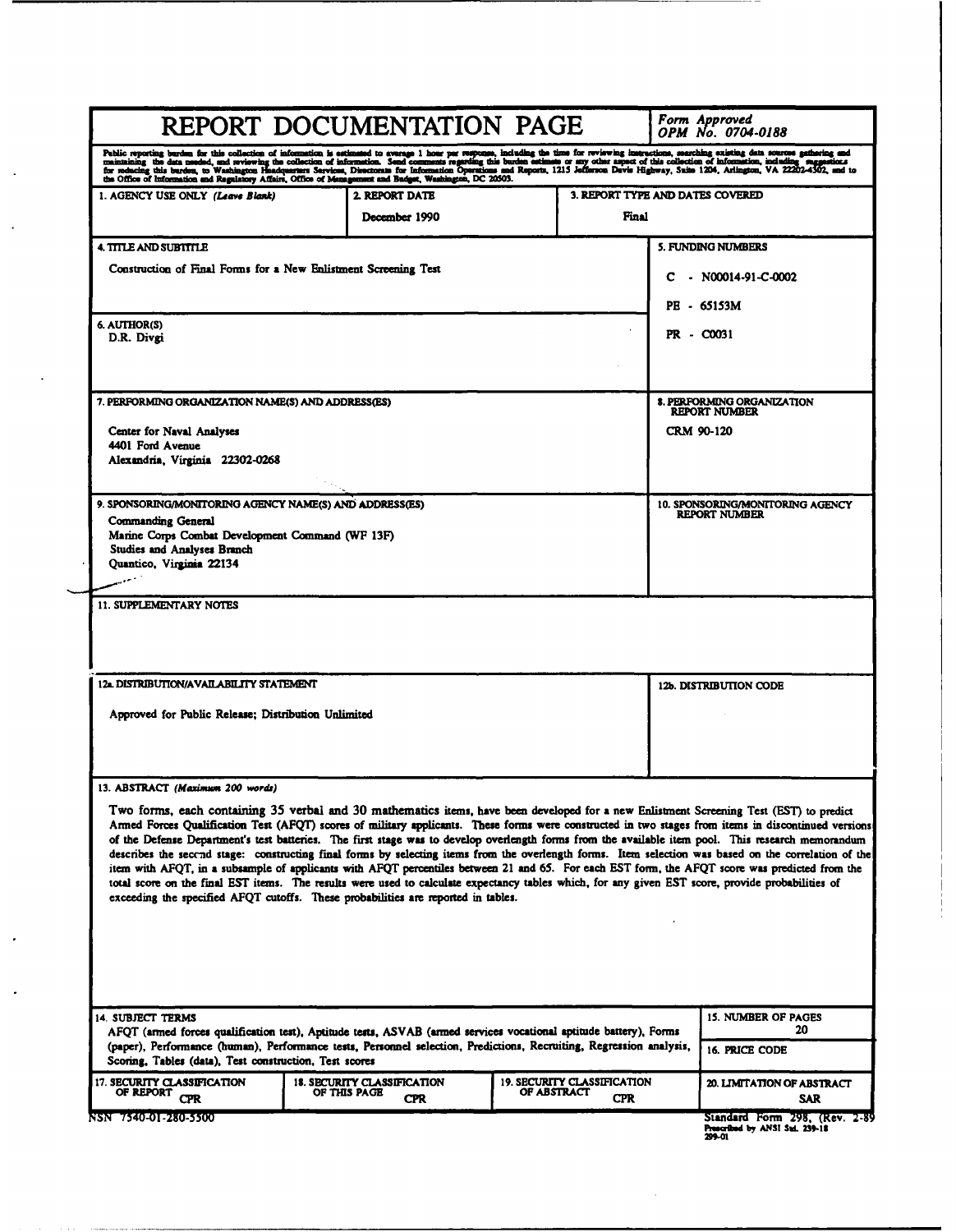

# ED **CENTER FOR NAVAL ANALYSES**

4401 Ford Avenue **.**Post **Offie** Box **16268 Alexandria,** Virginia **22302-0268.(703)** 824-2000

9 January **1991**

**MEMORANDUM** FOR DISTRIBUTION LIST

Subj: Center for Naval Analyses Research Memorandum **90-120**

Encl: **(1) CNA** Research Memorandum **90-120,** Construction of Final Forms for a New Enlistment Screening Test, **by** D.R. Divgi, Dec **1990**

**1.** Enclosure **(1)** is forwarded as a matter of possible interest.

2. Two forms, each containing **35** verbal and **30** mathematics items, have been developed for a new Enlistment Screening Test **(EST)** to predict Armed Forces Qualification Test **(AFQT)** scores of military applicants. These forms were constructed in two stages from items in discontinued versions of the DOD's test batteries. The first stage was to develop overlength forms from the available item pool. This research memorandum describes the second stage: constructing final forms **by** selecting items from the overlength forms. Item selection was based on the correlation of the item with **AFQT,** in a subsample of applicants with **AFQT** percentiles between 21 and **65.** For each **EST** form, the **AFQT** score was predicted from the total score on the final **EST** items. The results were used to calculate expectancy tables which, for any given **EST** score, provide probabilities of exceeding the specified **AFQT** cutoffs. These probabilities are reported in tables.

**.** Cabe

Director Manpower and Training Program

Distribution List: Reverse page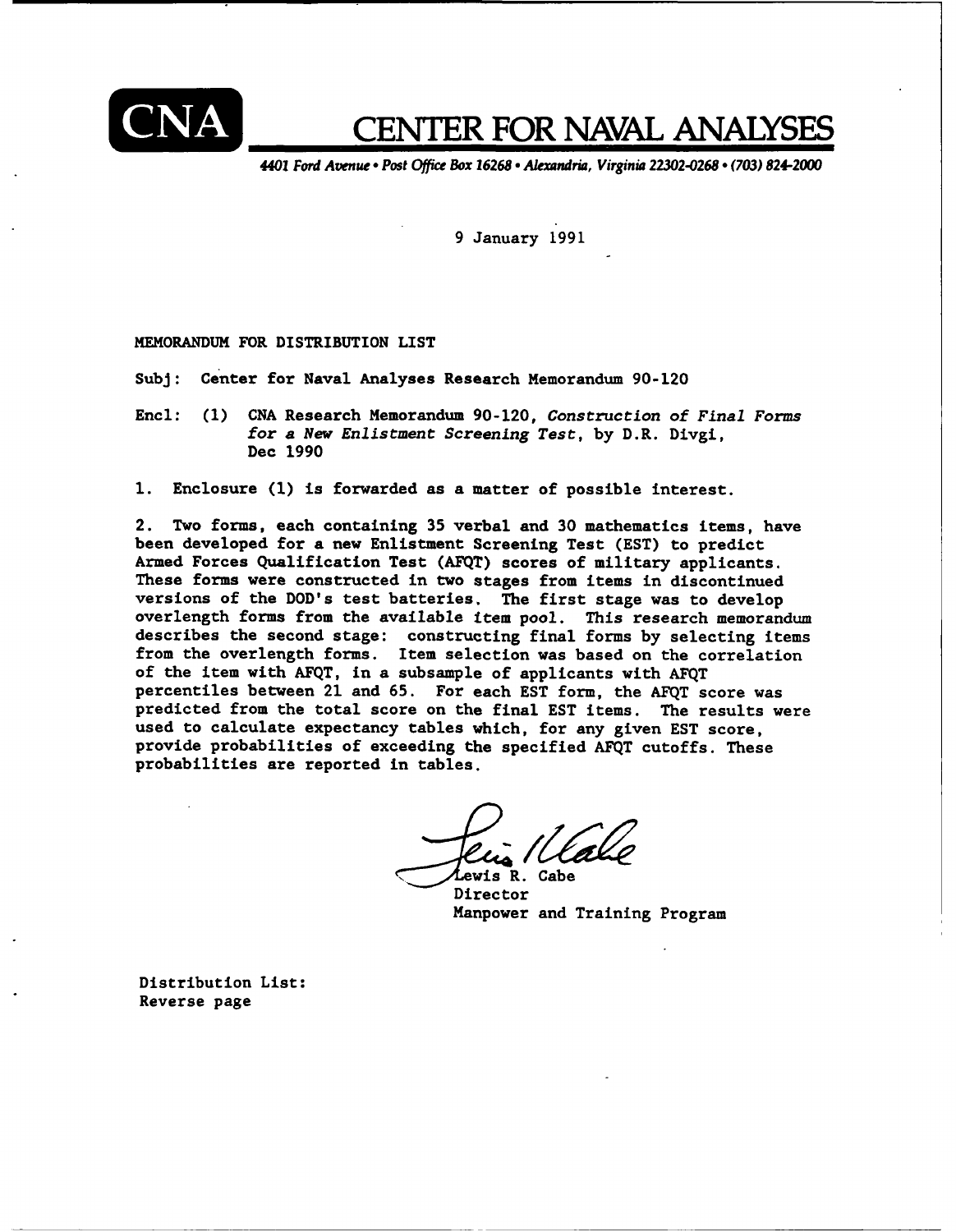**Subj:** Center for Naval Analyses Research Memorandum **90-120**

 $\bullet$ 

Distribution List

| SNDL          |                                             |
|---------------|---------------------------------------------|
| $\mathbf{A1}$ | <b>DASN - MANPOWER</b>                      |
| A1H           | <b>ASSTSECNAV MRA</b>                       |
| A2A           | <b>CNR</b>                                  |
| A6 —          | <b>HQMC MPR &amp; RA</b>                    |
|               | Attn: M                                     |
|               | Attn: MP                                    |
|               | Attn: MR                                    |
|               | Attn: MA                                    |
|               | Attn: MPP-54                                |
| <b>FF38</b>   | USNA                                        |
|               | Attn: Nimitz Library                        |
| <b>FF42</b>   | <b>NAVPGSCOL</b>                            |
| <b>FF44</b>   | <b>NAVWARCOL</b>                            |
|               | Attn: E-111                                 |
| FJA1          | COMNAVMILPERSCOM                            |
| FJA13         | <b>NAVPERSRANDCEN</b>                       |
|               | Attn: Technical Director (Code 01)          |
|               | Attn: Director, Testing Systems (Code 13)   |
|               | Attn: Technical Library                     |
|               | Attn: Director, Personnel Systems (Code 12) |
|               | Attn: CAT/ASVAB PMO                         |
|               | Attn: Manpower Systems (Code 11)            |
| FJB1          | <b>COMNAVCRUITCOM</b>                       |
| FT1           | <b>CNET</b>                                 |
| V12           | <b>MCCDC</b>                                |
|               | Attn: Training and Education Center         |
|               | Attn: Warfighting Center (WF-13F)           |
| <b>OPNAV</b>  |                                             |
| $OP-11B$      |                                             |

**OP-136**

## **OTHER**

Military Accession Policy Working Group **(17** copies) Defense Advisory Committee on Military Personnel Testing **(8** copies)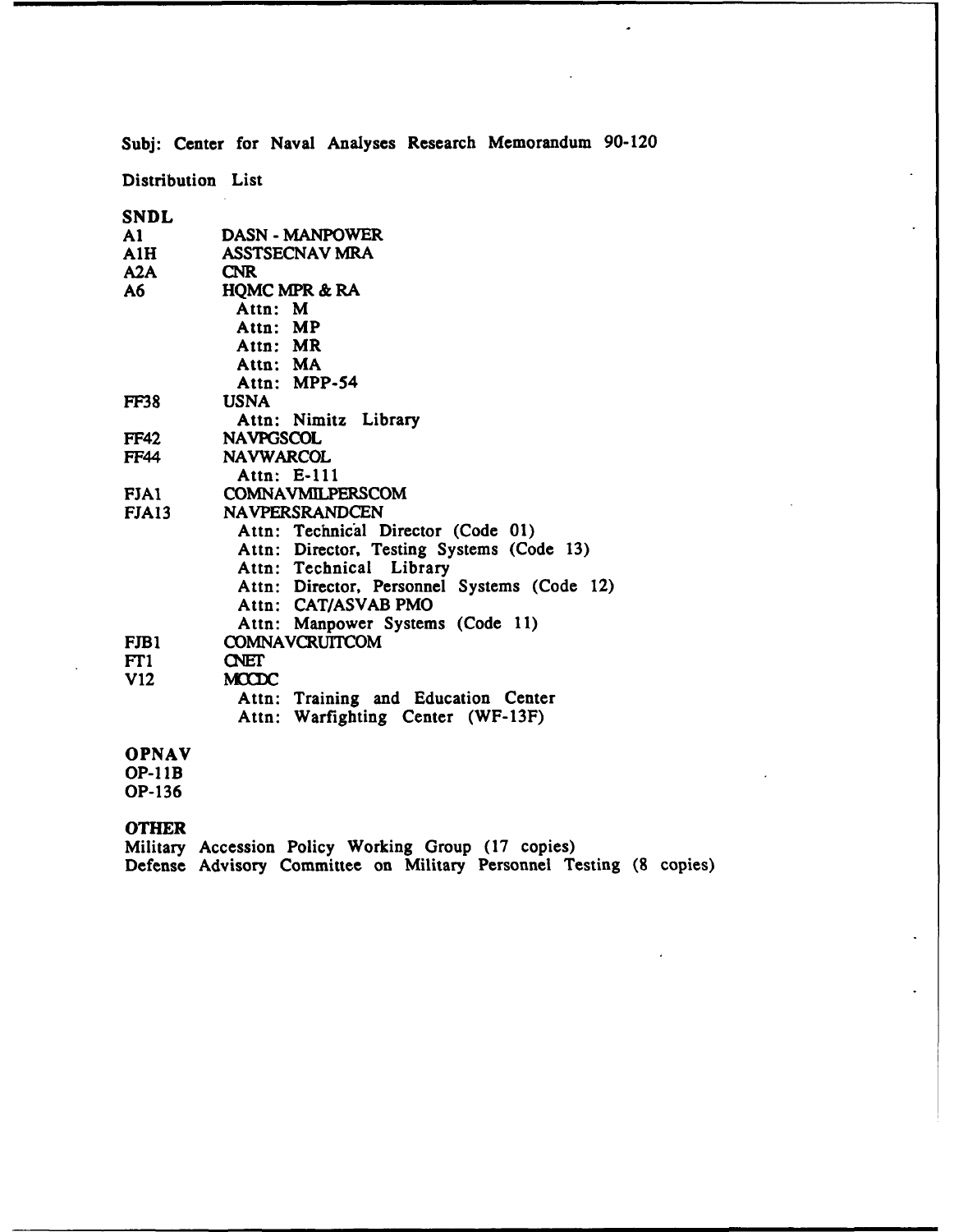# **Construction of Final Forms for a New Enlistment Screening Test**

**D.** R. DIvgi

Force Structure and Acquisition Division





*4401 Ford Avrnw* \* *Post* **Ofw** *Box 16268 - ALxwndrka, Virginia 22302-0268*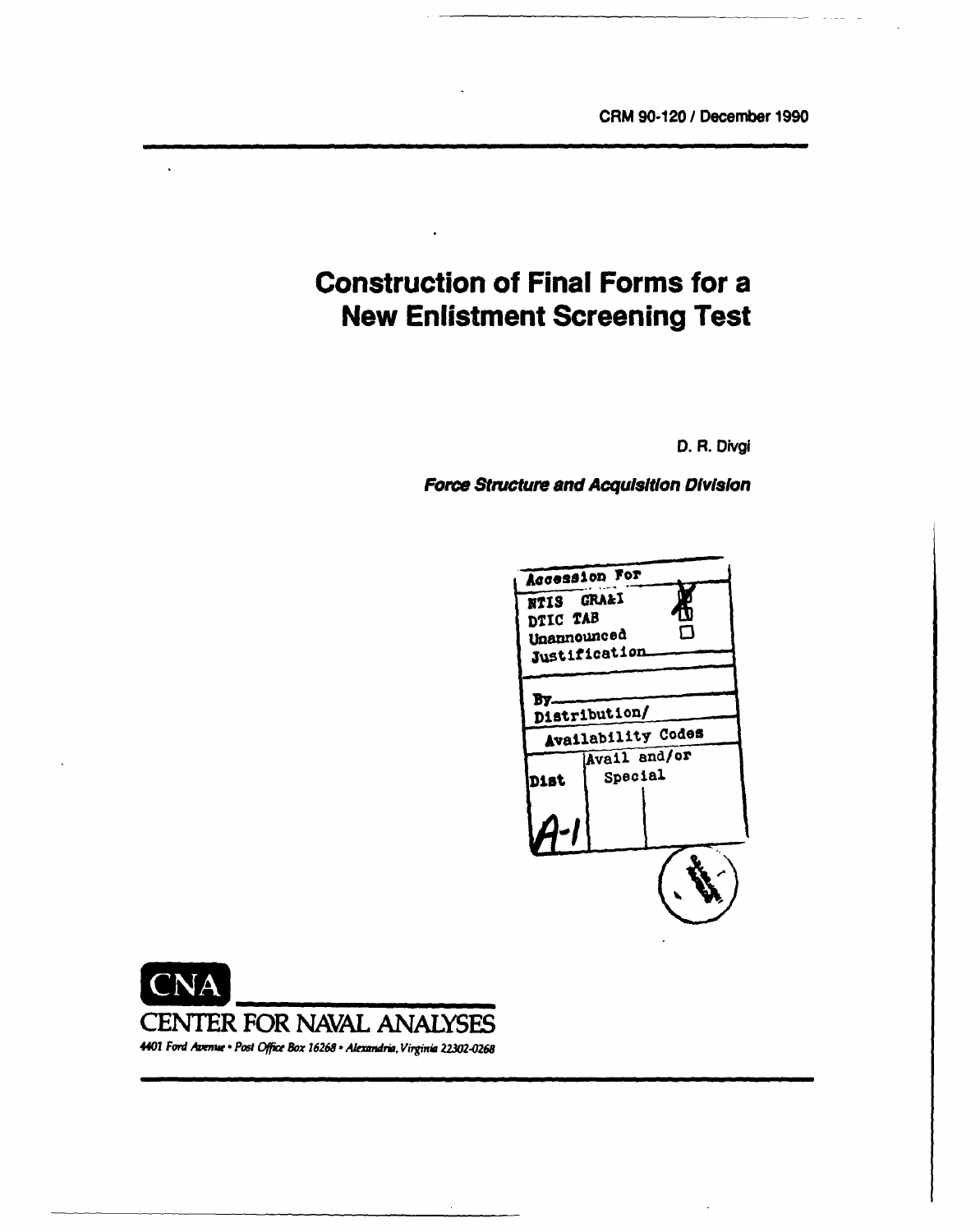### ABSTRACT

Two forms, each containing **35** verbal and **30** mathematics items, have been developed for a new Enlistment Screening Test **(EST)** to predict Armed Forces Qualification Test **(AFQT)** scores of military applicants. These forms were constructed in two stages from items in discontinued versions of the Defense Department's test batteries. The first stage was to develop overlength forms from the available item pool. This research memorandum describes the second stage: constructing final forms **by** selecting items from the overlength forms. Item selection was based on the correlation of the item with **AFQT,** in a subsample of applicants with **AFQT** percentiles between 21 and **65.** For each **EST** form, the **AFQT** score was predicted from the total score on the final **EST** items. The results were used to calculate expectancy tables which, for any given **EST** score, provide probabilities of exceeding the specified **AFQT** cutoffs. These probabilities are reported in tables.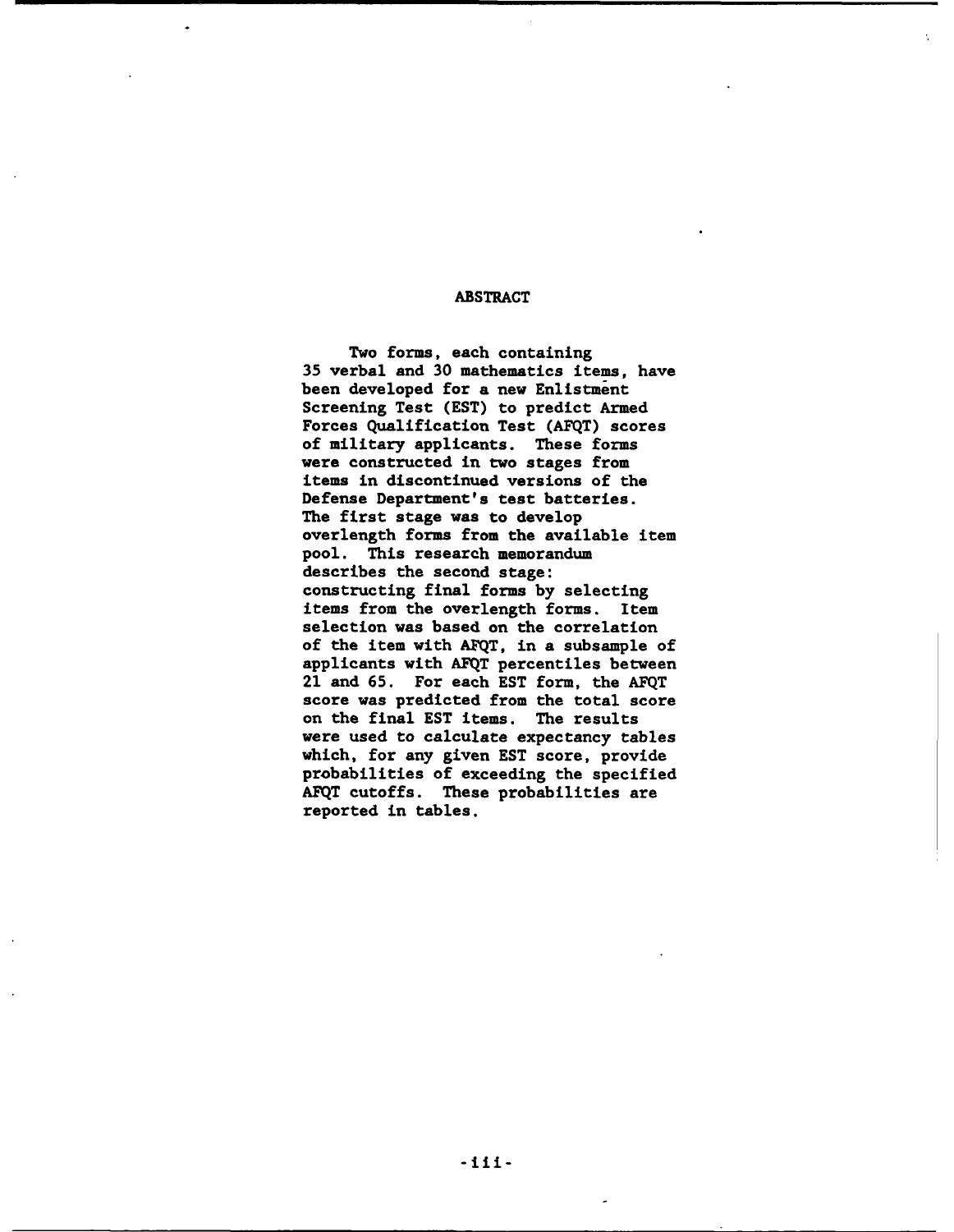#### EXECUTIVE SUMMARY

The Enlistment Screening Test **(EST)** is used **by** military recruiters to predict how a potential applicant is likely to score on the Armed Forces Qualification Test **(AFQT).** Persons with low **EST** scores can be screened out as being unlikely to pass the **AFQT** standard. Persons with high **EST** scores can be encouraged to apply **by** describing available incentives such as bonuses and enlistment guarantees.

**CNA** has developed a new **EST** because the Marine Corps felt that the previous **EST** had become obsolete. The development had two stages: In the first stage, described in an earlier research memorandum, **CNA** constructed two overlength forms (containing about **50** percent more test items than would be needed in the final forms) from items in discontinued versions of the DOD's test batteries. The overlength forms were administered to applicants for military enlistment and the resulting data were sent to **CNA. AFQT** scores of the applicants were obtained from the Defense Manpower Data Center **(DMDC).** In the second stage of analysis, the data on overlength forms and **AFQT** were used to select items for the final **EST** forms and to compute performance prediction tables. This research memorandum describes the second stage, i.e., construction of final forms and calculation of prediction tables.

At first the final forms were constructed for the Marine Corps using **USMC** data. These forms were then printed and distributed to **USMC** recruiters. However, other services also expressed interest in using the new **EST** and provided data on overlength forms. The data from the Marine Corps, the Navy, and the Air Force were therefore analyzed together to construct a Joint Service **EST.** Items having high correlations with the **AFQT** were included in the final forms. Separate expectancy tables were developed for **EST** Forms **A** and B. These tables provide probabilities of exceeding specified cutoff scores on the **AFQT** from a potential applicant's **EST** score.

Subgroup analyses showed that, at any **EST** score, mean **AFQT** was higher for whites than for blacks. With concurrence from the Military Accession Policy Working Group, the author decided-to use only the white subsample while computing prediction tables. Therefore, to some extent, the tables overpredict the **AFQT** scores of blacks.

The new **EST** forms, along with their expectancy tables, were printed in February **1989** and distributed to recruiters in all four services.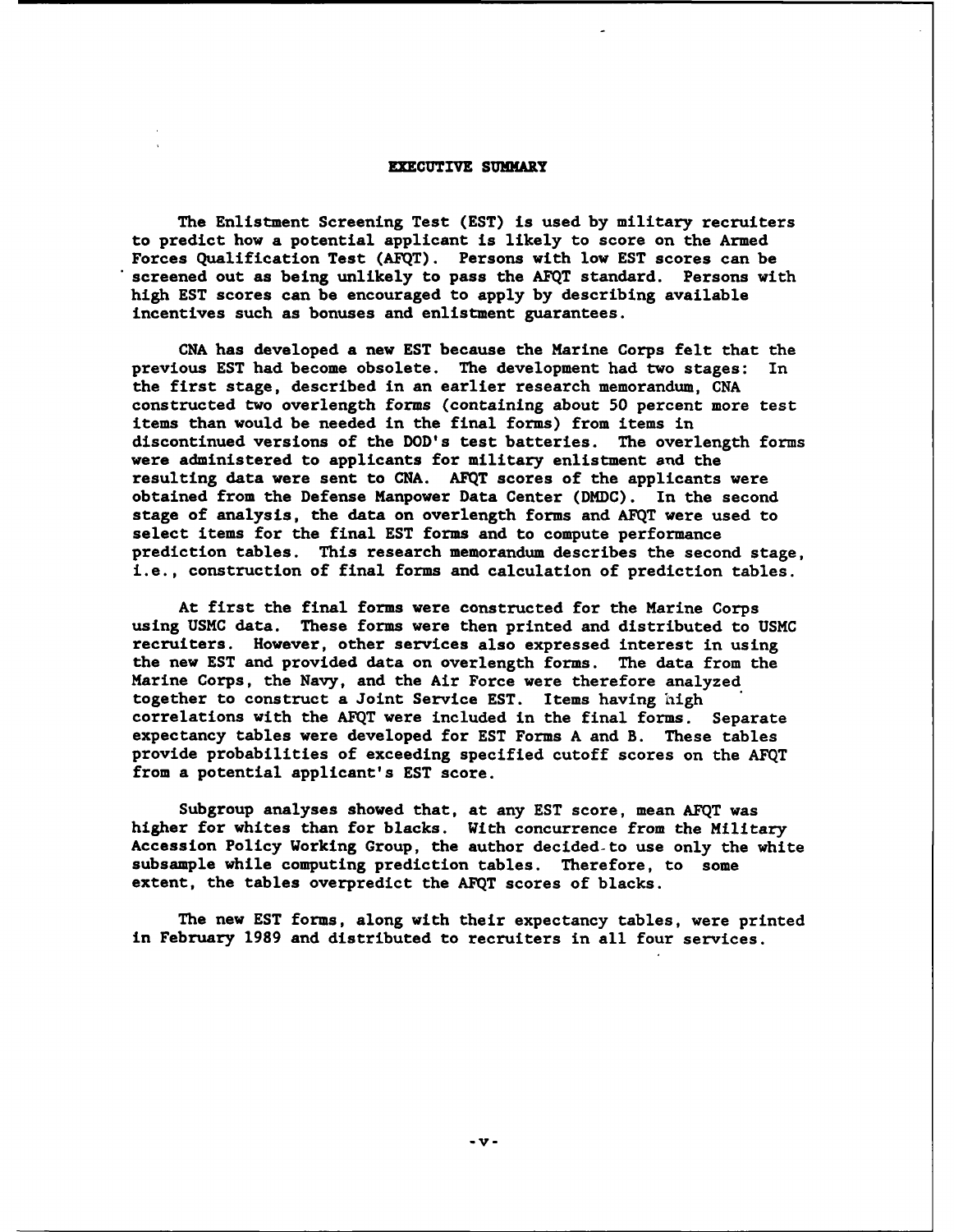### **CONTENTS**

 $\mathbb{R}^2$ 

 $\overline{\phantom{a}}$ 

 $\mathcal{L}_{\mathbf{z}}$ 

 $\ddot{\phantom{a}}$ 

 $\frac{1}{2}$ 

|                                                 | Page |
|-------------------------------------------------|------|
|                                                 |      |
|                                                 |      |
|                                                 | 5    |
|                                                 | 5    |
|                                                 |      |
|                                                 |      |
|                                                 |      |
|                                                 |      |
| Appendix A: Lists of Items in Final Forms and - |      |

 $\mathbb{R}^2$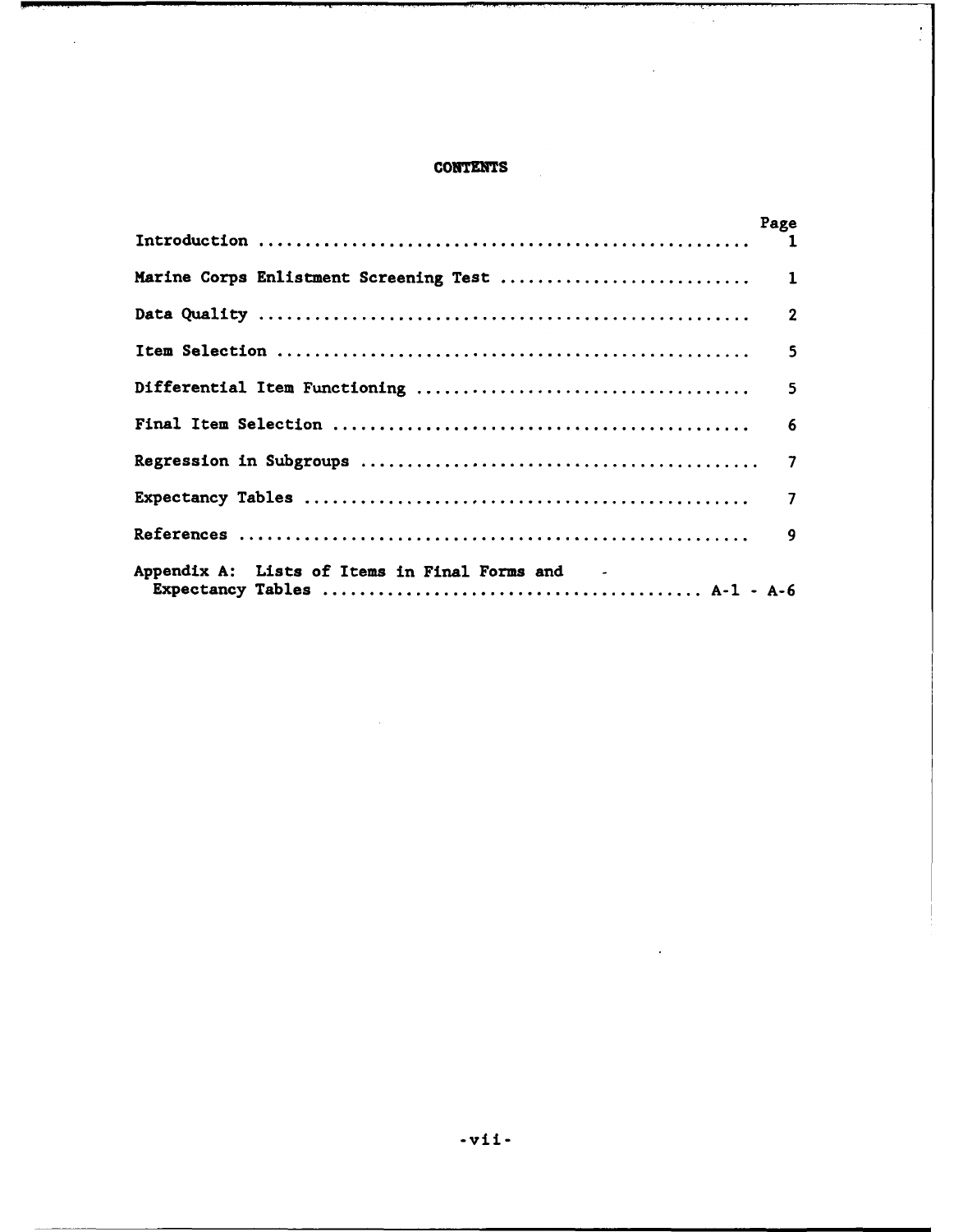#### INTRODUCTION

The Enlistment Screening Test **(EST)** is used **by** military recruiters **to** predict how a potential applicant is likely to score on the Armed Forces Qualification Test **(AFQT).** Persons with low **EST** scores can be screened out as being unlikely to pass the **AFQT** standard. Persons with high **EST** scores can be encouraged to apply **by** describing available incentives such as bonuses and enlistment guarantees.

**A** new **EST** has been developed because the Marine Corps felt that the previous **EST** had become obsolete **[1].** The development had two stages: In the first stage, two overlength forms (containing about **50** percent more test items than would be needed in the final forms) were constructed. In the second stage, data on overlength forms were used to select items for the final forms.

The **AFQT** now consists of the Word Knowledge (WK), Paragraph Comprehension **(PC),** Arithmetic Reasoning (AR), and Mathematics Knowledge (MK) subtests of the Armed Services Vocational Aptitude Battery **(ASVAB).** For optimum prediction of **AFQT** scores, content of the **EST** should resemble that of the **AFQT** as much as practicable. **PC** was excluded because it takes three times as long per item as WK does, while measuring almost the same construct. The author therefore decided that the verbal part of the new **EST** would consist of **35** WK items (the same number as in the **ASVAB),** and the mathematics part would contain **30** AR and MK items (the same number as in AR). The ratio of AR and MK items was not preset; the numbers of these items were to depend on the results of the item selection procedure, in which AR and MK would be treated as measuring the same trait.

With permission from the Joint Service Selection and Classification Working Group, **CNA** used items from discontinued forms of the **ASVAB** and the **AFQT.** These forms were **ASVAB** 5X, 6X, **7X, 6E, 7E,** and **AFQT7A.** The overlength forms were to contain **55** verbal and 45 math items so that at least a third of the items would be deleted on the final forms. The goal was to predict **AFQT** scores as accurately as possible, emphasizing **AFQT** percentile ranks of **31** and **50,** which are the lower-end points of **AFQT** Categories IIIB and **IlIA (1].**

Development of the overlength forms has been described in an earlier **CNA** publication [2]. This research memorandum describes the selection of items for the final forms from those in the overlength forms, and the calculation of expectancy tables for predicting **AFQT** performance from the **EST** score.

#### **MARINE** CORPS **EST**

Overlength forms were printed **by** Headquarters, Marine Corps **(HQMC),** in May **1987** and distributed to **USMC** recruiters for experimental use during a limited period. **HQMC** provided **CNA** with applicants' answer sheets in January **1988.** Item responses were entered into computers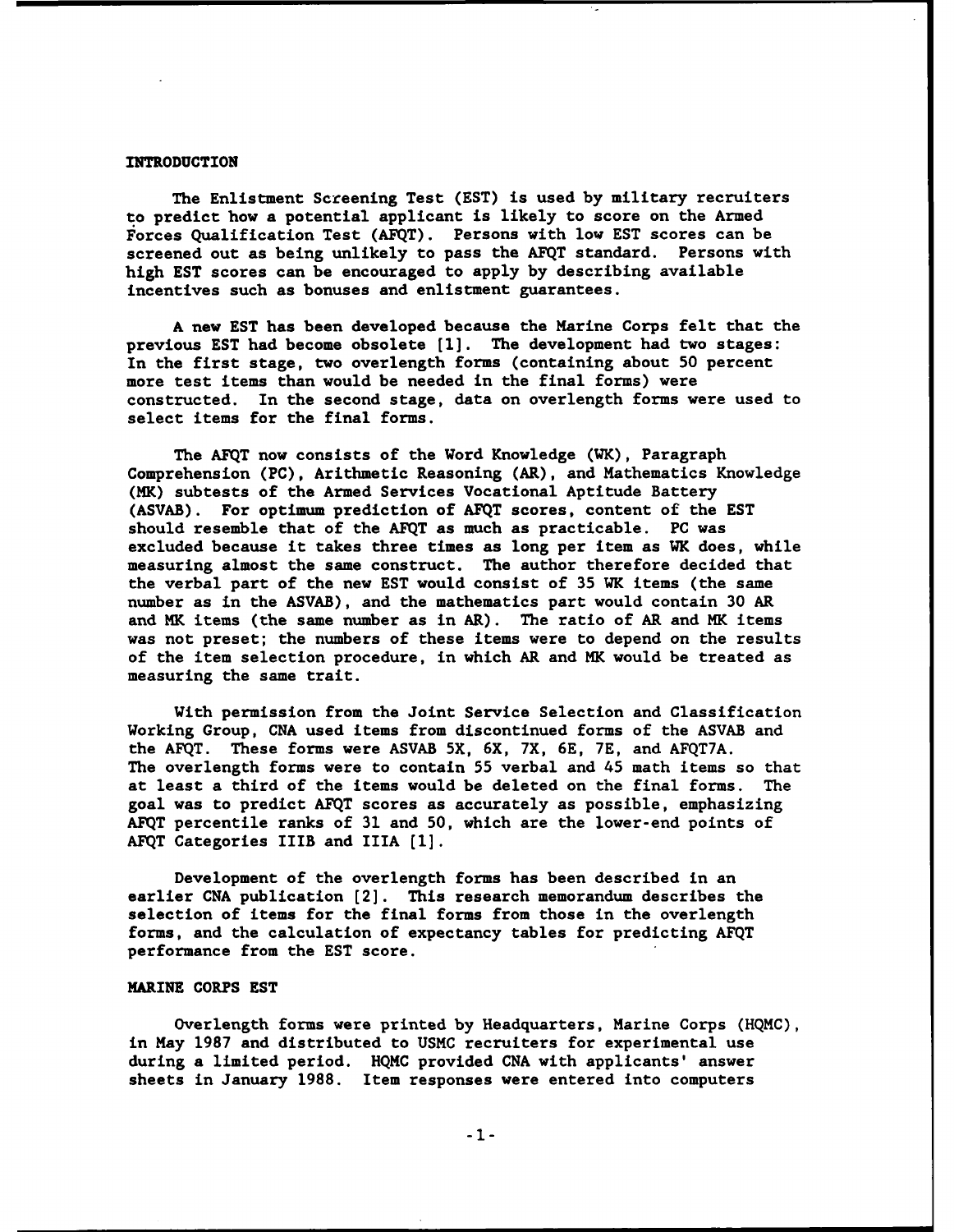independently at **HQMC** and **CNA.** The two data sets were then compared to find typing errors. The corrected data file was sent to the Defense Manpower Data Center **(DMDC)** for operational **ASVAB** scores. **DMDC** used social security numbers (SSNs) to match **EST** and **ASVAB** records.

In accordance with the original **USMC** request to **CNA [1],** which emphasized the **AFQT** range between the 21st and 65th percentiles, only the applicants with **AFQT** scores in this range were used for selecting items for the final forms. Each item was correlated with the **AFQT** sum of standard scores. In each **EST** form, verbal items with the highest **35** correlations and math items with the highest **30** correlations were chosen for the final forms. This concluded the item selection phase. Then, to predict **AFQT** from **EST, AFQT** scores were regressed on total scores for the selected **EST** items. These regressions, performed independently for the two forms, provided the expected **AFQT** score at each **EST** score. The Marine Corps **EST** and the tables of predicted **AFQT** scores were printed and distributed **by HQMC** in July **1988.**

Detailed results of these analyses are not provided in this document because the Marine Corps version has been superseded **by** the joint service version. Some details were given in the author's briefing to the Defense Advisory Committee **(DAC)** on Military Personnel Testing in October **1988 [3].** As work on the Marine Corps version was nearing completion, other services expressed interest in using the new **EST.** The Navy and the Air Force provided data on overlength forms, which were then added to the Marine Corps data. This document reports the analyses of the total joint service data.

#### **DATA** QUALITY

As before, **DMDC** matched **EST** records with operational records to add **ASVAB** scores to the data. The size of the matched sample was **1,281** for Form **A** and **1,109** for Form B. One important concern was whether recruiters had refrained from administering the **ASVAB** to applicants who had low scores on the overlength **EST.** Recruiters were instructed to administer the **ASVAB** to everyone who took the overlength **EST** during data collection; however, the extent of compliance with this instruction was unknown. The **EST** item responses were therefore scored and matched and unmatched groups were compared on their total **EST** scores.

The results of this comparison are presented in table **1.** The means tend to be higher in the matched group, especially in the Navy and the Air Force. This trend may indicate that recruiters did in fact reject some applicants on the basis of their overlength **EST** scores, even though no tables for interpreting the scores had been provided. On the other hand, it may be that those who had low scores on the **EST** also tend to be careless in writing their social security numbers. Because of this ambiguity, and also because the alternative was to use Marine Corps data only, it was decided to use the Navy and Air Force samples.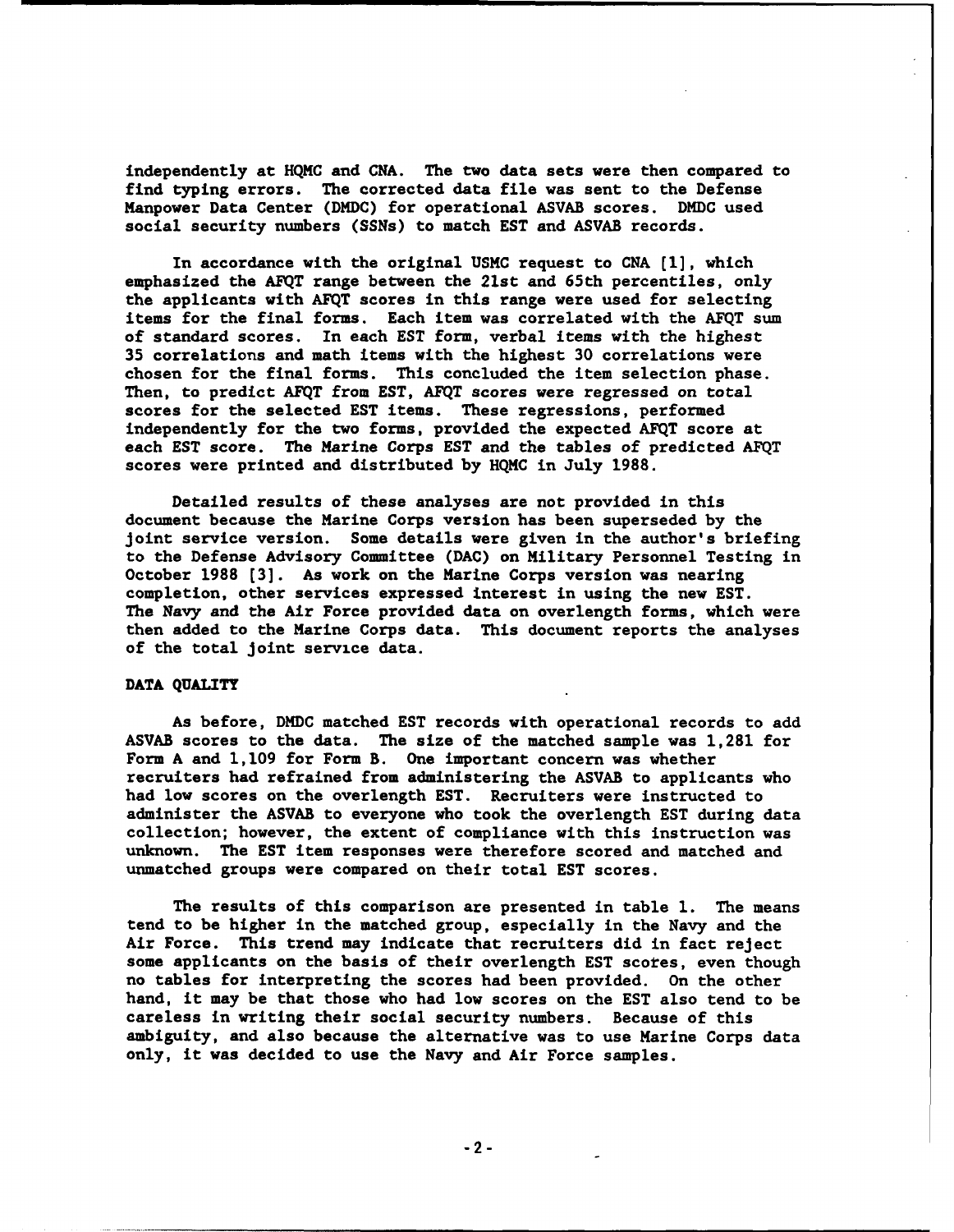| Matched group |     |      |        |     | Unmatched group |      |  |
|---------------|-----|------|--------|-----|-----------------|------|--|
| Service       | N   | Mean | S.D.   | N   | Mean            | S.D. |  |
|               |     |      | Form A |     |                 |      |  |
| <b>USMC</b>   | 580 | 71.4 | 18.7   | 398 | 71.5            | 21.5 |  |
| A.F.          | 320 | 72.2 | 20.5   | 238 | 66.2            | 22.9 |  |
| Navy          | 381 | 66.6 | 23.3   | 240 | 61.9            | 25.3 |  |
|               |     |      | Form B |     |                 |      |  |
| <b>USMC</b>   | 558 | 71.2 | 18.8   | 325 | 69.4            | 21.4 |  |
| A.F.          | 363 | 73.4 | 18.8   | 212 | 68.8            | 23.0 |  |
| Navy          | 188 | 67.9 | 21.4   | 137 | ໌ 62.8          | 27.4 |  |

Table **1.** Sample sizes, means, and standard deviations of overlength **EST** scores

Another concern related to data quality is the motivation of examinees. Because the recruiters knew the **EST** score had no effect on the application, the applicants also probably knew this. Therefore, the motivation of examinees might have varied between those who chose to answer the items carefully and those who did not. The **ASVAB** scores were operational, i.e., they were used to make selection and classification decisions about the applicants. Consequently, it was assumed that applicants were fully motivated while taking the **ASVAB,** and that **ASVAB** scores could therefore be used to 9valuate motivation on the **EST.**

The **AFQT** sum of standard scores is given **by**

 $SSS - 2 SIVE + S_AR + S_MK$  , (1)

where **"S\_"** indicates a standard score. **SSS** was computed for each applicant who had taken the **ASVAB.** Some applicants might have been careless enough to score relatively lower on the **EST** than on the **AFQT.** These applicants appear as outliers on a scatterplot of the total overlength **EST** score against **SSS.** The scatterplot for Navy applicants is shown in figure **1.** The outliers at lower right are clearly separated from most of the sample.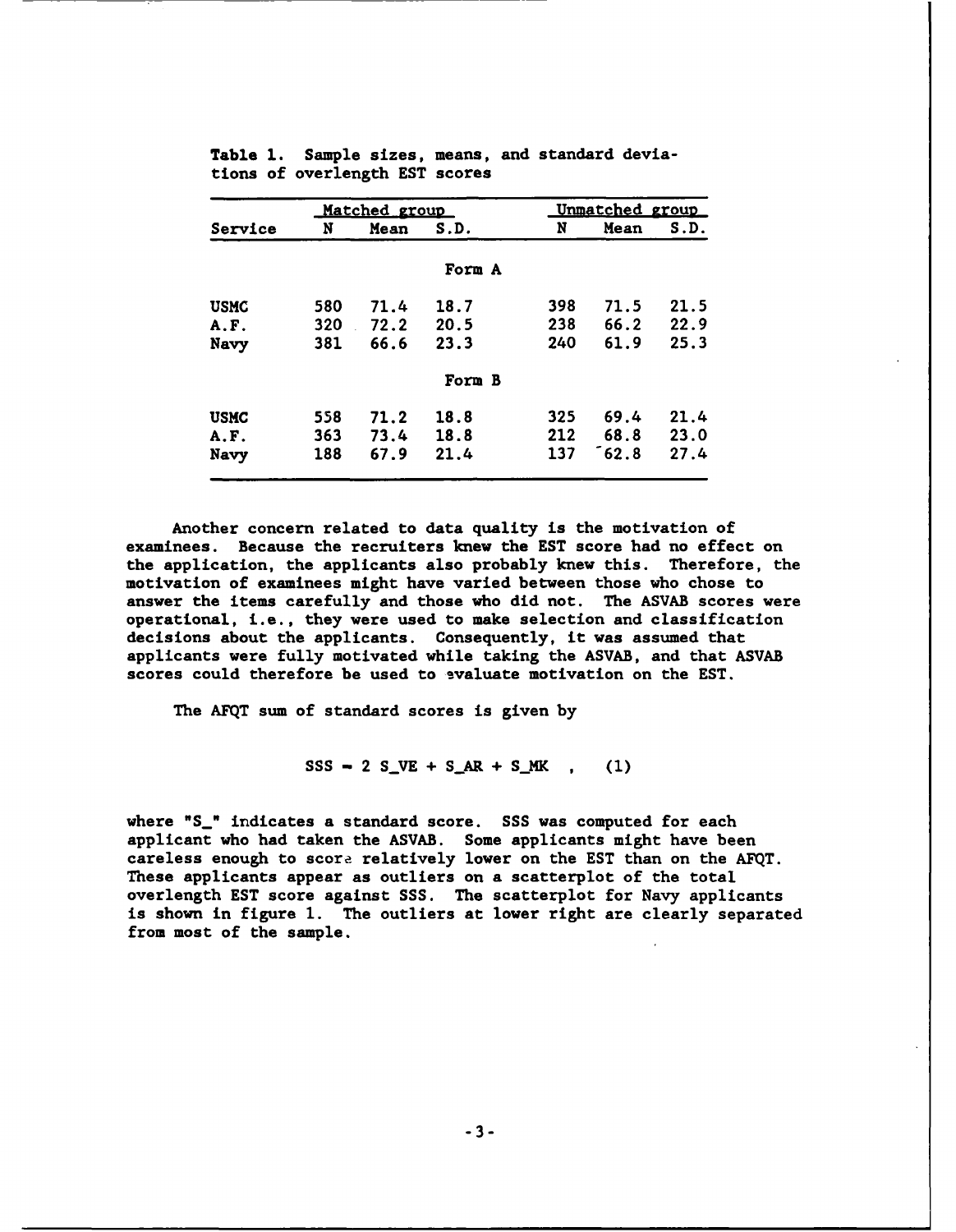

Figure **1.** Plot of total overlength **EST** score against **AFQT SSS,** Navy data only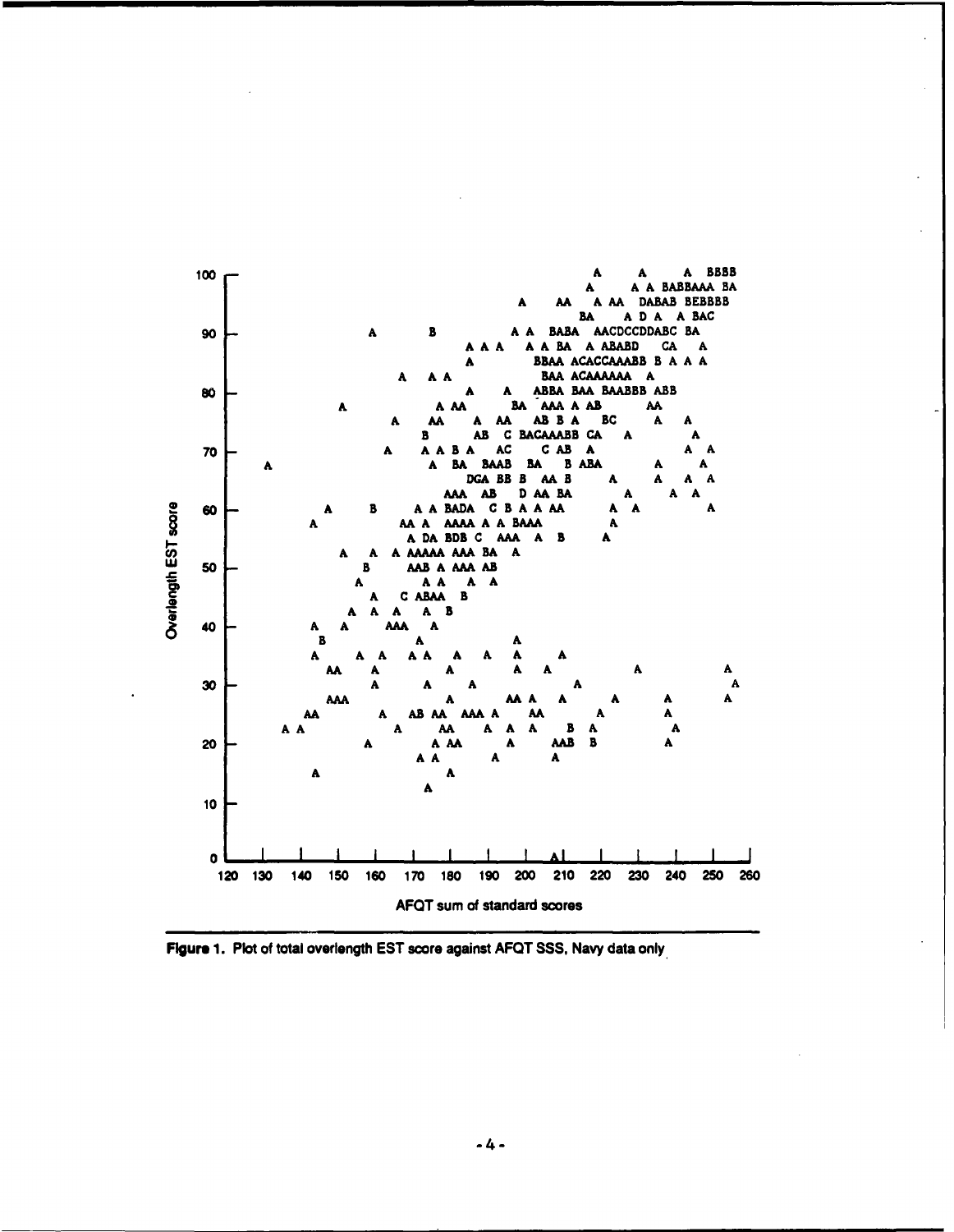To identify outliers quantitatively, a cubic regression of **EST** score on **SSS** was fitted with forms **A** and B combined. The regression curves for the Marine Corps and Air Force were quite close at the 50th percentile of **SSS,** while the curve for Navy was four points lower. This indicated lower average motivation among Navy applicants. The Marine Corps and Air Force samples were therefore combined and a quadratic regression was fitted. The standard error of estimate was 14.6. Those who scored more than 40 points below their predicted overlength **EST** score were excluded from further analyses. Examinees were also excluded if they scored below the chance level of 25. The remaining sample size was **1,205** for Form **A** and **1,067** for Form B. The total sample contained 15.5 percent women and **20.6** percent blacks.

#### **ITEM** SELECTION

Five different indicators of item quality were compared **by** cross-validation. Two used item-SSS correlation in the sample and in a subsample of examinees scoring between the 21st and 65th percentiles of **AFQT.** Two procedures used a graphical procedure in Lord and Novick [4], again using the entire sample and the subsample. The fifth indicator used logistic regression of the item on **SSS.** To compare these measures, the total sample for each form was split randomly, with **50-50** probabilities, into a selection sample and a validation sample. Data from the selection sample were used to select items for the final **EST** forms, and those from the validation sample were used to evaluate the final forms. The best method was that which yielded the smallest residual variance on regressing **AFQT** on **EST** in the validation sample.

Results of these comparisons, presented to the **DAC** in February **1989,** indicated that the best index for item selection was item-SSS correlation in the subsample **[5].** This index was therefore used to develop the joint service **EST** forms. However, it turned out later that the results of the cross-validation were sensitive to minor changes in data editing rules, and also changed when a different pair of random selection and validation samples were created from the same total sample. It appears that true differences among tests constructed **by** the five methods are not large enough to be detected reliably with the available sample sizes. For that reason, detailed results of the comparison are not reported here.

#### DIFFERENTIAL ITEM **FUNCTIONING**

During test construction, items that suffer from differential item functioning (DIF), i.e., items that are harder for some groups of examinees than for others, must be eliminated. **A** good indicator of DIF is the Mantel-Haenszel (MH) statistic **(6],** which compares the difficulty of an item in a reference group with that in a focal group. Usually, these groups are a majority and a minority defined on the basis of race, ethnicity, or gender. Individuals in the two groups are matched on subtest scores, and at a given subtest score, the proportions of correct answers within the two groups are compared. When there is no DIF and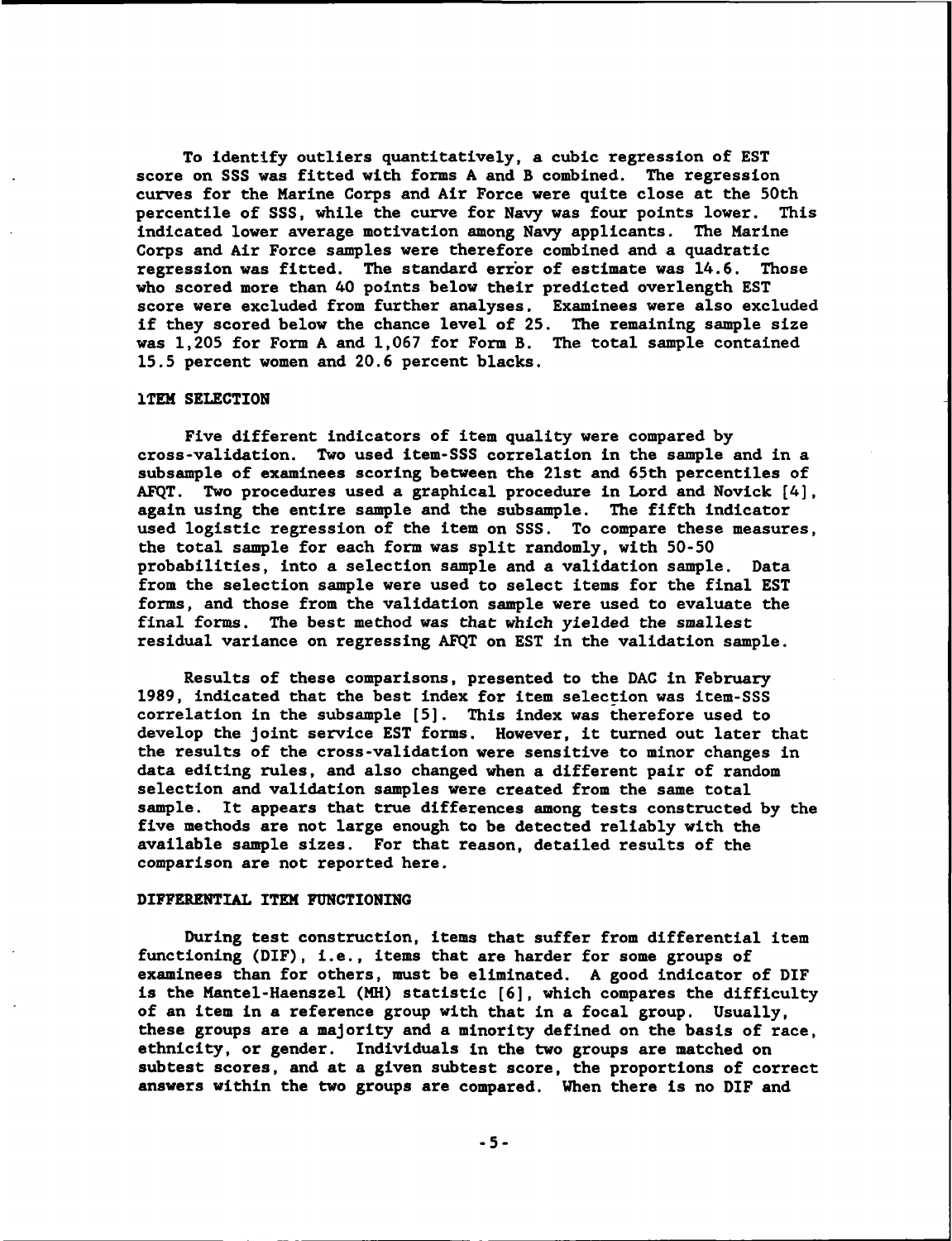**the sample** size **is** large, the MH statistic has a chi-square distribution with one degree of freedom **([6], p. 8).** The desirable features of the MH statistic are simplicity and support in statistical theory. This statistic also provides a measure of effect size, i.e., of the extent to which the item functions differently in the two groups, but this measure was not needed in the present study.

The comparisons of interest were between blacks and whites and between women and men. (Hispanics could not be identified reliably from the ethnicity code available.) The data at a given subtest score cannot be used unless at least one examinee from each subgroup gets that score. Consequently, a part of the sample is unavailable for DIF analysis. For each person, unanswered items were excluded from the calculations. The sample size available for DIF analysis therefore varied somewhat from one item to another. The minimum DIF sample sizes for the two forms were **226** and 194 among blacks, and **177** and **153** among women.

Exclusion of items requires a decision rule. An item was eliminated if its MH statistic exceeded **6.63,** which is the 99th percentile of the chi-square distribution, with one degree of freedom. In the total of 200 items in the two overlength forms, 12 were rejected in the **MH** analyses **by** race, and 14 were rejected **by** gender. The rejected items were either easier or harder equally often for the minority groups.

#### FINAL ITEM **SELECTION**

Item selection for the final forms used the item-SSS correlation in the subsample of applicants with **AFQT** percentiles between 21 and **65** (inclusive). Omitted items were treated as missing data. In each subtest, items were arranged in descending order **by** correlation. Items were selected in order from the top, excluding those rejected **by** the **MH** statistic. The number of items in the final forms was **35** for verbal and **30** for mathematics. The total number with acceptable correlations, but unacceptable **MH** statistics, was **6** in Form **A** and **16** in Form B. Items selected for use in the final forms are listed in the appendix. Summary statistics of the scores on these forms are given in table 2. Reliabilities were not calculated because they may capitalize on chance, being based on the same data that were used to select the items from the overlength forms.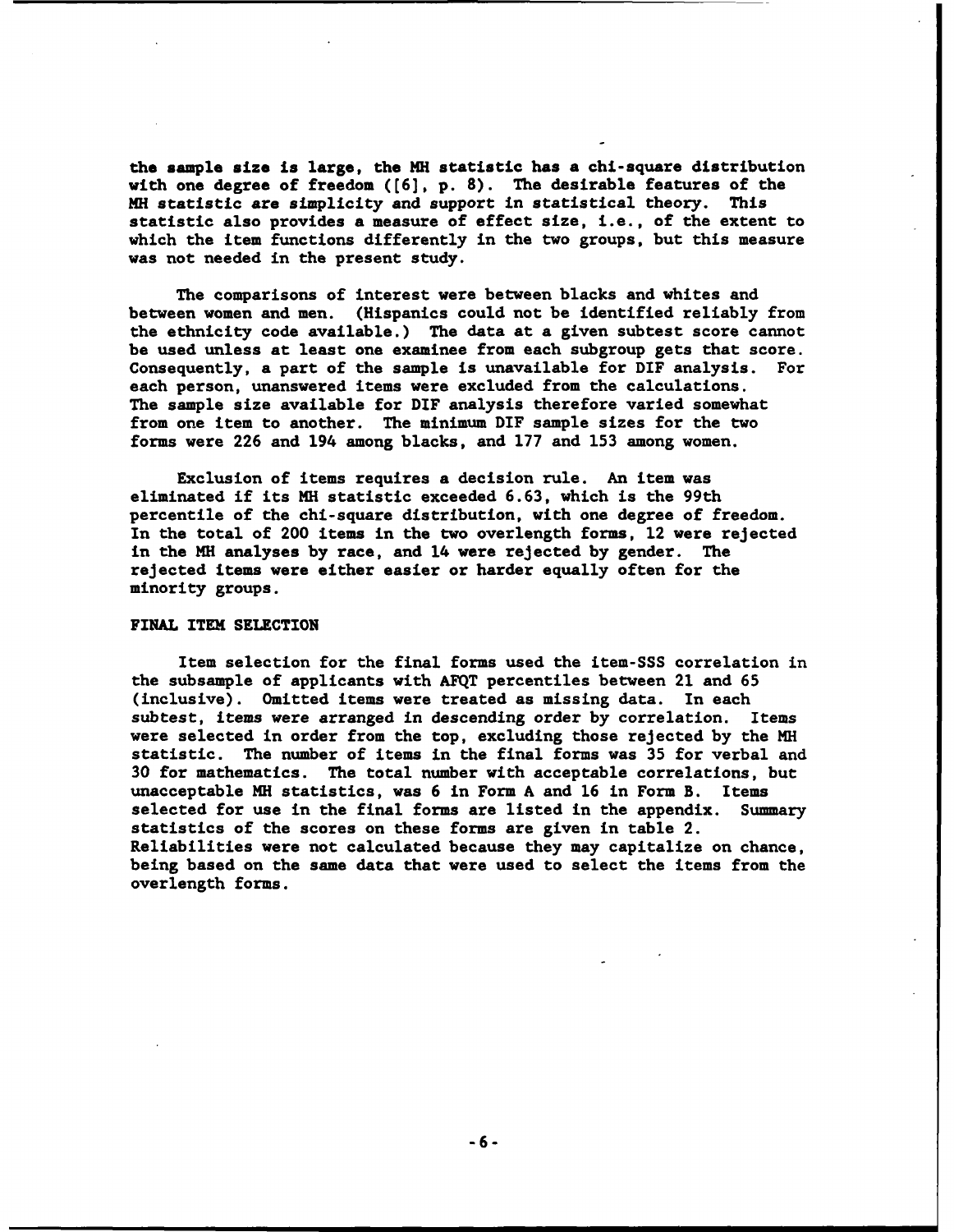|              |                                                                                                       | Mean scores    | Standard deviations |             |            |       |
|--------------|-------------------------------------------------------------------------------------------------------|----------------|---------------------|-------------|------------|-------|
| Form         | Verbal Math                                                                                           |                | Total               | Verbal Math |            | Total |
| $\mathbf{A}$ | 26.9                                                                                                  | 20.5           | 47.4                | 6.8         | 6.7        | 11.9  |
| B            |                                                                                                       | 27.0 19.5 46.5 |                     | 6.5         | $6.9$ 11.9 |       |
| <b>a.</b>    | With Form A and B samples combined, AFQT SSS had a<br>mean of 207.0 and a standard deviation of 25.3. |                |                     |             |            |       |

Table 2. Descriptive statistics on final **formsa**

#### REGRESSION IN **SUBGROUPS**

Even after items with large DIF have been eliminated, regression of **SSS** on **EST** may not **be** the same in all subgroups. Equality of linear regressions across subgroups was therefore tested, using the **GLM** procedure in **SAS [7].** This procedure allows independent statistical tests for the intercept and the slope of regression. To properly evaluate the subgroup differences in intercept, the mean of the minority was subtracted from the **EST** score in each regression analysis. Consequently, the difference between the intercepts equals the difference between predictions of the majority and minority regressions for the average member of the minority group.

Differences between men and women were not statistically significant at the **.05** level. On Forms **A** and B, the F ratios for intercepts were **0.7** and **2.3;** those for slope were 0.2 and **3.1.** On the other hand, differences between blacks and whites were significant. F ratios were **22.3** and 58.4 for intercept, 5.4 and **2.8** for slope.

The regression lines were lower for blacks than for whites, the difference in intercepts being **5.0 SSS** points with Form **A,** 10.2 with Form B. In other words, at any given **EST** score on Form **A,** the mean **AFQT SSS** was five points lower among blacks than among whites; for Form B the gap between regression lines was **10** points. While such differences are undesirable, they have been observed frequently **[8].** Regression among whites was used to develop expectancy tables. This overpredicts the **AFQT** scores of blacks, and thus makes it easier for low-scoring blacks to appear eligible for **ASVAB** testing.

#### **EXPECTANCY TABLES**

Calculation of expectancy tables requires a regression equation to predict **SSS** from **EST.** In the white subgroup, the correlation of **EST** with **SSS** was **.737** with Form **A** and **.708** with Form B. Stepwise regression showed that a quadratic term was necessary, but a cubic term was not.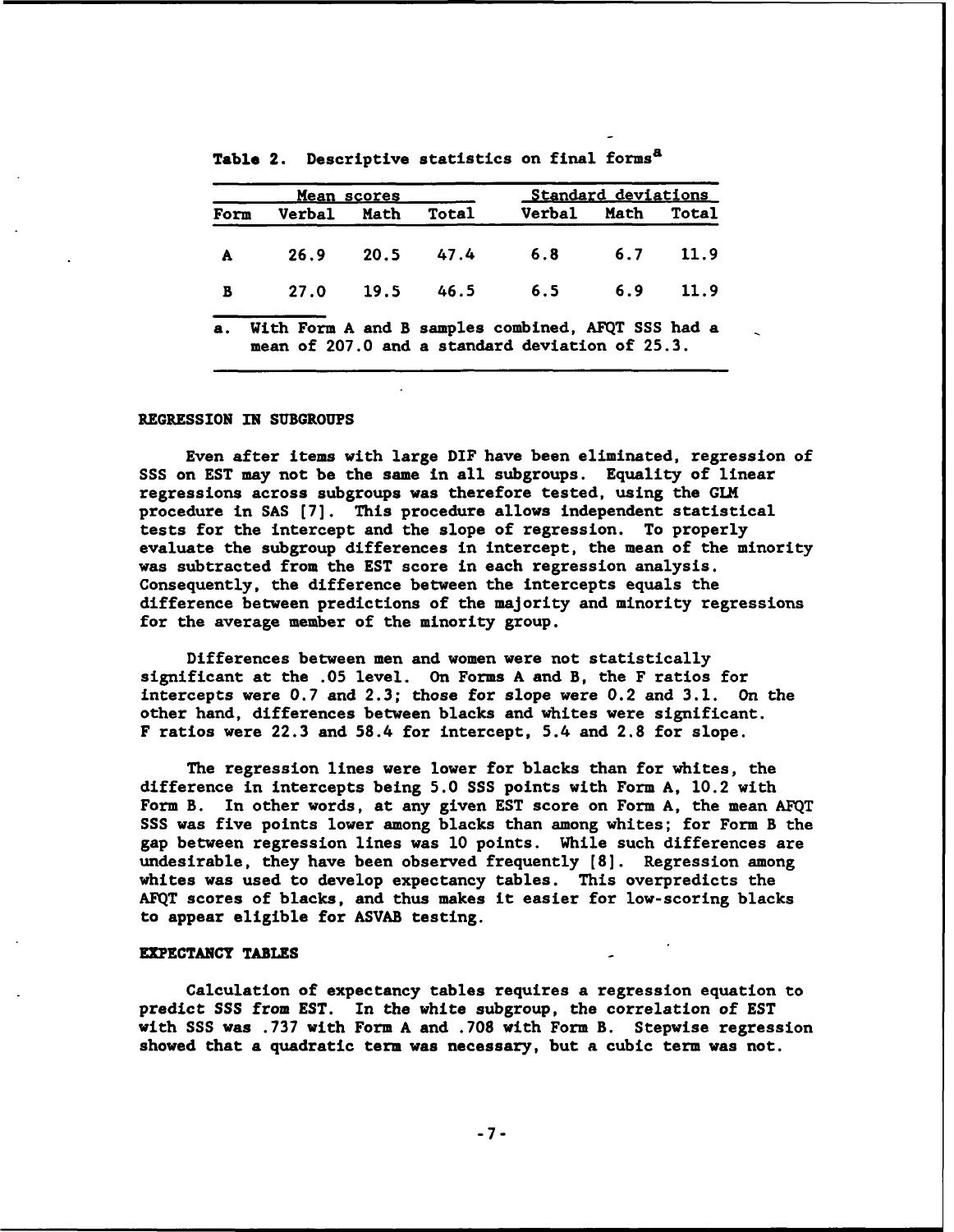The multiple correlation was **.739** for Form **A** and **.708** for Form B. The standard errors of estimate were **15.6** and **16.7.** The residual values, i.e., actual **SSS** minus the predicted values, were stored for further analyses.

The residuals were squared, and regressed on the first and second powers of the **EST** score. The results showed that variance of the residuals was not related to **EST** score, and could therefore **be** treated as constant. For computing expectancy tables, residuals were treated as being normally distributed, with standard deviation equal to the standard error of estimate.

The probability of obtaining or exceeding the 21st percentile of **AFQT** was computed as follows: For example, with **EST - 25** on Form **A,** the expected value **SSS** calculated from the quadratic regression is **175.9.** The boundary between the 20th and 21st percentiles of **SSS** is **165.5 [9];** therefore, the corresponding standard normal score is

$$
z = (165.5 - 175.9) / 15.6 = -0.667
$$

The standard normal probability of exceeding this z score is **.747,** which after rounding is reported as **75** percent in the table. Such calculations were performed separately for Forms **A** and B, at **EST** scores 21 to **65** and **AFQT** percentiles of 21, **31, 50,** and **65.** The results are in the appendix.

Similar tables were computed for the Marine Corps' and Army's General Technical and Air Force's General composites, and then provided to the services. The joint service **EST** forms, along with the expectancy tables for **AFQT,** were printed and distributed in February **1989.**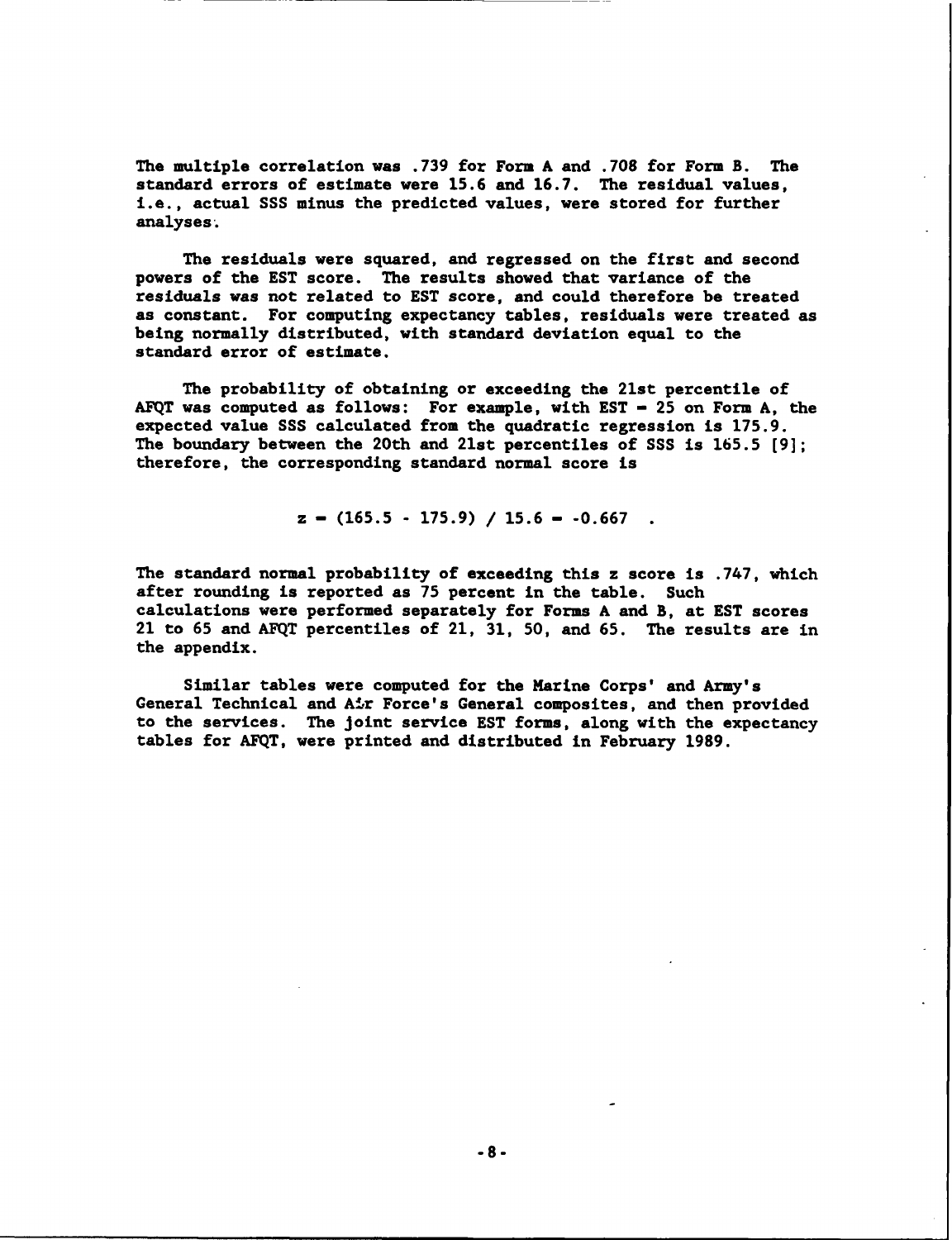#### REFERENCES

- **(1]** Memorandum from the Deputy Chief of Staff for Manpower (MPI-20), Construction of an Enlistment Screening Test **(EST)** for Use with the Armed Services Vocational Aptitude Battery **(ASVAB), 15** Oct **1986**
- **[2] CNA** Research Memorandum **90-119,** Development of Overlength Forms of a New Enlistment Screening Test, **by D.** R. Divgi, in process
- **[3]** Briefing to the Defense Advisory Committee on Military Personnel Testing, Development of a New Enlistment Screening Test, **by D.** R. Divgi, **31** Oct **1988**
- [4] Frederic M. Lord and Melvin R. Novick. Statistical Theories of Mental Test Scores. Reading, MA: Addison Wesley, **1968**
- **[5] CNA** Memorandum **89-0246,** Joint Service Enlistment Screening Test: Item Selection and Expectancy Tables, **by D.** R. Divgi, Feb **1989**
- **[6]** Paul W. Holland and Dorothy T. Thayer. Differential Item Functioning and the Mantel-Haenszel Procedure. RR-86-31. Princeton, **NJ:** Educational Testing Service, **1986**
- **[7] SAS** Institute, Inc. Statistical Analysis System, Version **5.03.** Cary, **NC: SAS** Institute, Inc., **1986**
- **[8]** Arthur R. Jensen. Bias *In* Mental Testing. New York: Free Press, **1980**
- **[9]** Conversion Tables: Armed Services Vocational Aptitude Battery Forms **8-17.** Washington, **DC:** Department of Defense, Jan **1989**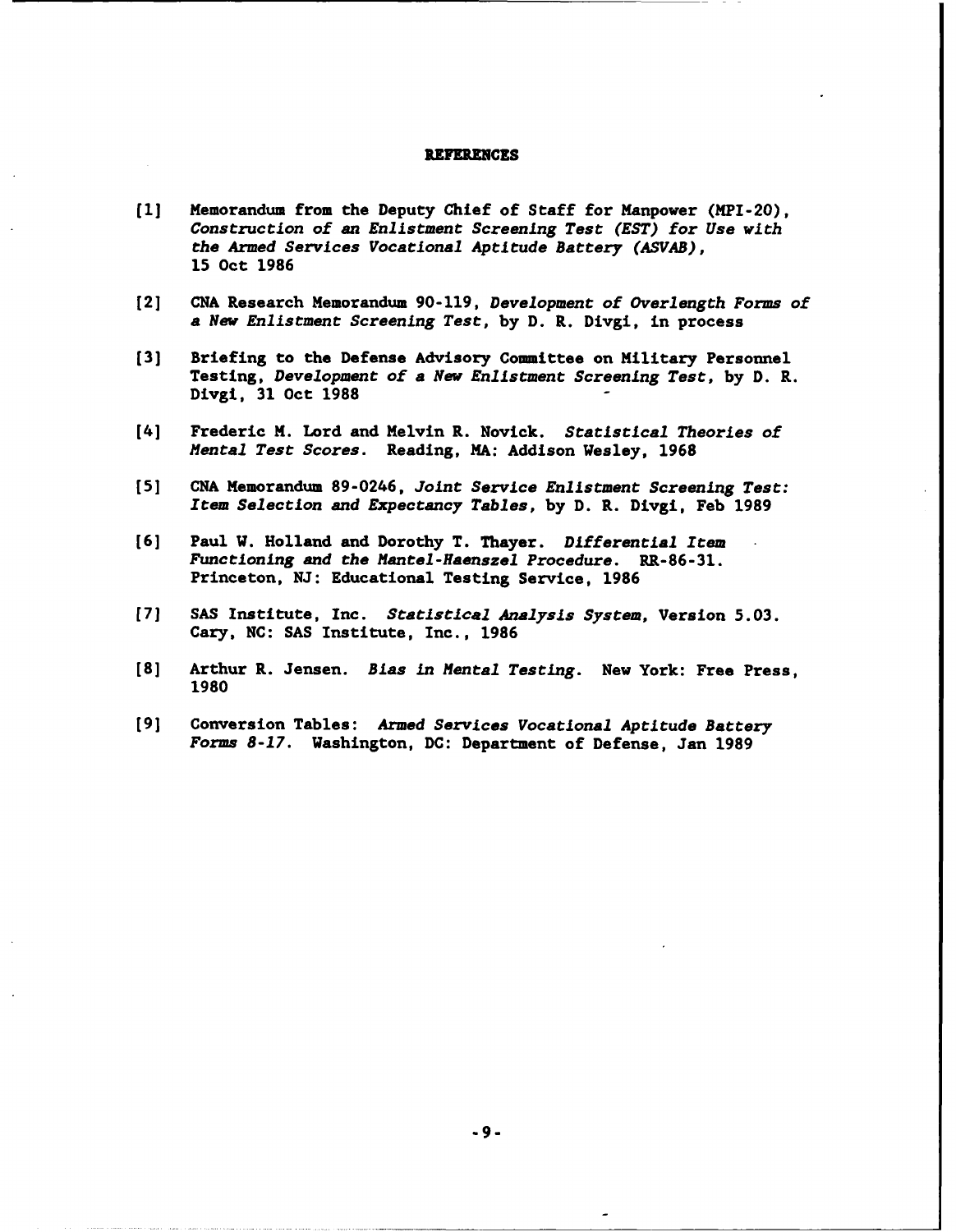# **APPENDIX A**

 $\bar{z}$ 

 $\frac{1}{2}$ 

LISTS OF **ITEMS IN** FINAL FORMS **AND EXPECTANCY TABLES**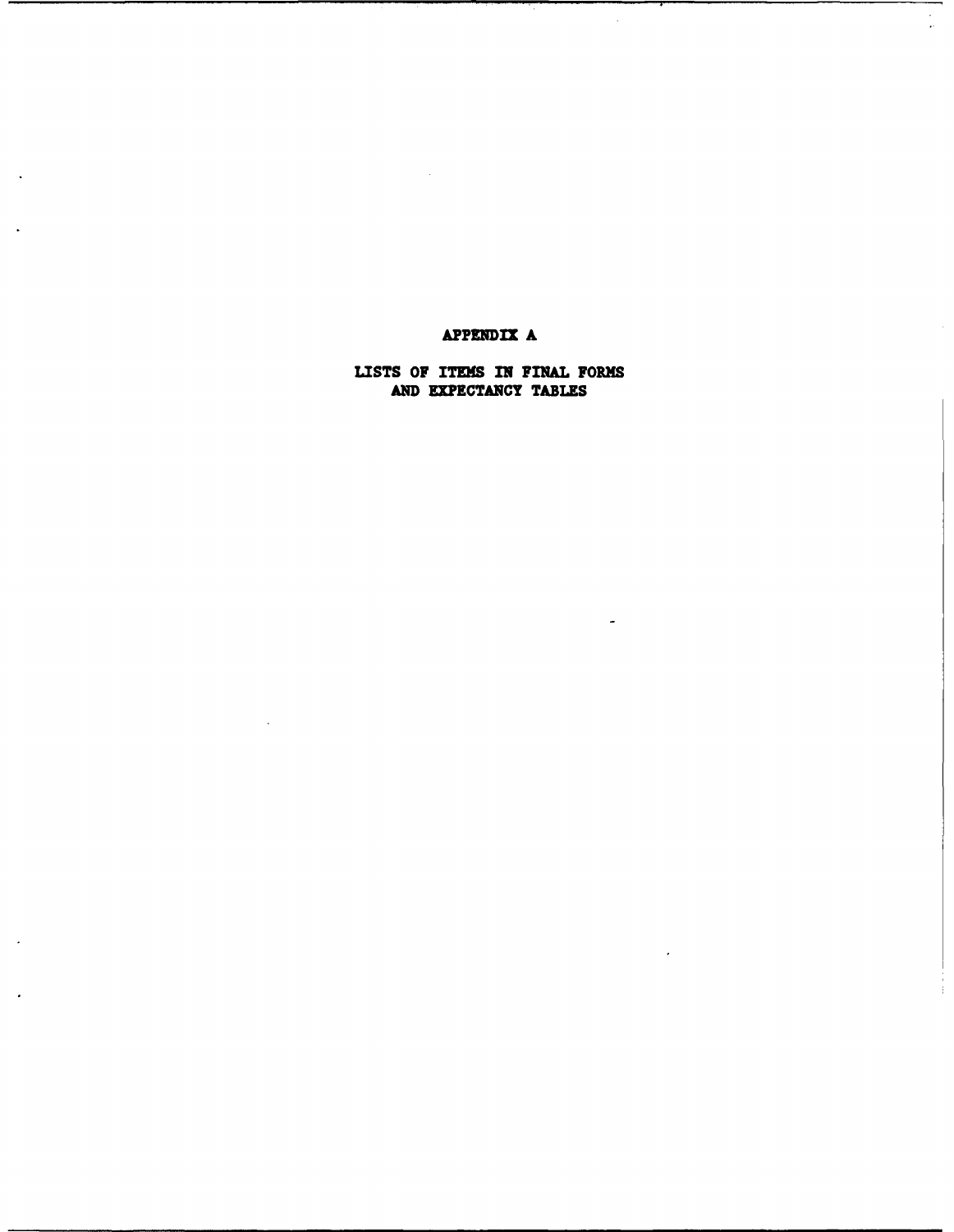|                         | <u>Form</u>        |                |                                         |                                        |                         |
|-------------------------|--------------------|----------------|-----------------------------------------|----------------------------------------|-------------------------|
| Final<br>item           | Overlength<br>item | Key            | Final<br>iten                           | Overlength<br>item                     | Key                     |
|                         | $\overline{2}$     |                |                                         |                                        |                         |
| 1                       | $\mathbf 1$        | B              | $\mathbf{1}$<br>$\overline{\mathbf{2}}$ | $\mathbf 1$<br>$\overline{\mathbf{c}}$ | B                       |
| $\mathbf 2$             |                    | A              | 3                                       |                                        | A                       |
| $\overline{\mathbf{3}}$ | 13                 | $\, {\bf B}$   |                                         | 5                                      | D                       |
| 4                       | 7                  | A              | 4                                       | $\overline{\mathbf{z}}$                | B                       |
| 5                       | 5                  | A              | 5                                       | 12                                     | C                       |
| 6                       | 18                 | C              | 6                                       | 4                                      | C                       |
| 7                       | 4                  | C              | $\overline{\mathbf{z}}$                 | 9                                      | C                       |
| 8                       | 10                 | B              | 8                                       | 15                                     | $\overline{\mathbf{B}}$ |
| 9                       | 27                 | $\overline{B}$ | 9                                       | 19                                     | A                       |
| 10                      | 6                  | A              | 10                                      | $\frac{25}{5}$                         | B                       |
| 11                      | 25                 | C              | 11                                      | 20                                     | D                       |
| 12                      | 26                 | B              | 12                                      | 18                                     | C                       |
| 13                      | 17                 | C              | 13                                      | 28                                     | D                       |
| 14                      | 46                 | B              | 14                                      | 41                                     | C                       |
| 15                      | 22                 | A              | 15                                      | 36                                     | C                       |
| 16                      | 20                 | C              | 16                                      | 37                                     | D                       |
| 17                      | 30                 | C              | 17                                      | 34                                     | D                       |
| 18                      | 47                 | C              | 18                                      | 43                                     | A                       |
| 19                      | 42                 | B              | 19                                      | 31                                     | D                       |
| 20                      | 24                 | D              | 20                                      | 32                                     | B                       |
| 21                      | 38                 | D              | 21                                      | 46                                     | B                       |
| 22                      | 33                 | C              | 22                                      | 30                                     | A                       |
| 23                      | 50                 | B              | 23                                      | 24                                     | B                       |
| 24                      | 28                 | B              | 24                                      | 44                                     | B                       |
| 25                      | 43                 | B              | 25                                      | 47                                     | D                       |
| 26                      | 31                 | D              | 26                                      | 40                                     | B                       |
| 27                      | 37                 | D              | 27                                      | 38                                     | D                       |
| 28                      | 52                 | A              | 28                                      | 54                                     | A                       |

|                                      |  |  | Table A-1. Joint service enlistment screening test |  |
|--------------------------------------|--|--|----------------------------------------------------|--|
| items in verbal parts of final forms |  |  |                                                    |  |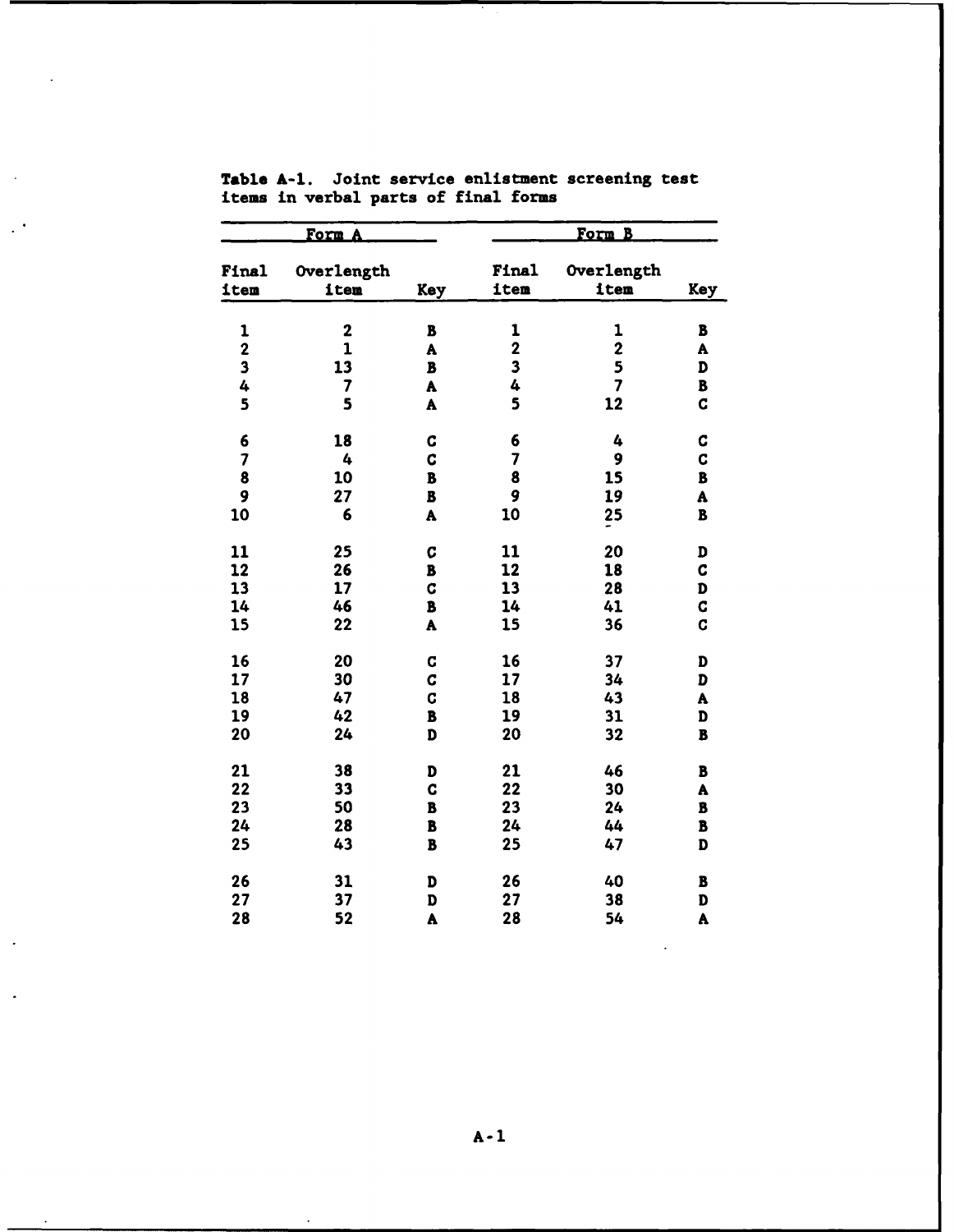|               | <u>Form A</u>      |     | <u>Form B</u> |                    |     |  |
|---------------|--------------------|-----|---------------|--------------------|-----|--|
| Final<br>item | Overlength<br>item | Key | Final<br>item | Overlength<br>item | Key |  |
| 29            | 40                 | A   | 29            | 53                 | A   |  |
| 30            | 49                 | C   | 30            | 39                 | C   |  |
| 31            | 35                 | D   | 31            | 51                 | G   |  |
| 32            | 55                 | D   | 32            | 49                 | A   |  |
| 33            | 32                 | D   | 33            | 50                 | D   |  |
| 34            | 51                 | D   | 34            | 42                 | A   |  |
| 35            | 53                 | A   | 35            | 55                 | C   |  |
|               |                    |     |               |                    |     |  |

**Table A-2.** Joint service enlistment screening test items in mathematics parts of final forms

|                         | <u>Form.</u>            |            | <u>Form B</u>           |                         |             |
|-------------------------|-------------------------|------------|-------------------------|-------------------------|-------------|
| Final<br>item           | Overlength<br>item      | <b>Key</b> | Final<br>item           | Overlength<br>item      | Key         |
|                         |                         |            |                         |                         |             |
| 1                       | 3                       | C          | 1                       | $\overline{2}$          | A           |
| $\overline{\mathbf{c}}$ | 10                      | B          | $\mathbf 2$             | $\overline{\mathbf{3}}$ | D           |
| $\overline{\mathbf{3}}$ | 23                      | B          | $\overline{\mathbf{3}}$ | 4                       | C           |
| 4                       | 4                       | A          | 4                       | 6                       | B           |
| 5                       | 8                       | A          | 5                       | 11                      | A           |
| 6                       | $\overline{\mathbf{z}}$ | D          | 6                       | 7                       | A           |
| 7                       | 6                       | D          | 7                       | 22                      | C           |
| 8                       | 11                      | D          | 8                       | 17                      | C           |
| 9                       | 12                      | C          | 9                       | 21                      | A           |
| 10                      | 19                      | В          | 10                      | 9                       | B           |
| 11                      | 17                      | B          | 11                      | 10                      | A           |
| 12                      | 14                      | D          | 12                      | 29                      | D           |
| 13                      | 22                      | D          | 13                      | 14                      | A           |
| 14                      | 21                      | C          | 14                      | 32                      | C           |
| 15                      | 32                      | C          | 15                      | 35                      | $\mathbf C$ |
| 16                      | 27                      | C          | 16                      | 15                      | D           |
| 17                      | 16                      | C          | 17                      | 34                      | D           |
| 18                      | 24                      | B          | 18                      | 26                      | A           |
| 19                      | 30                      | A          | 19                      | 24                      | D           |
| 20                      | 31                      | C          | 20                      | 40                      | A           |

**A-2**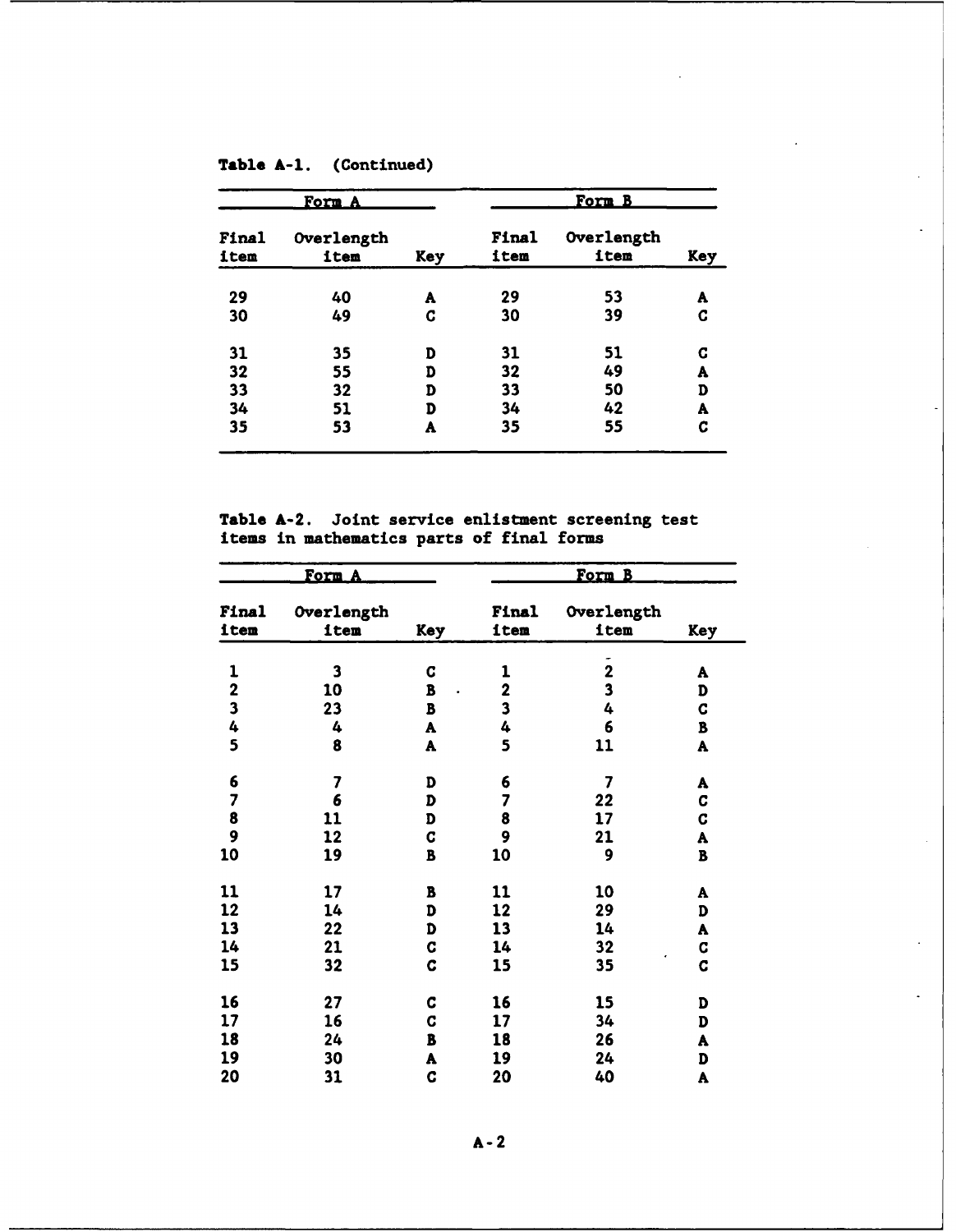|               | <u>Form A</u>      |            | Form B        |                    |     |  |
|---------------|--------------------|------------|---------------|--------------------|-----|--|
| Final<br>item | Overlength<br>item | <b>Key</b> | Final<br>item | Overlength<br>item | Key |  |
| 21            | 25                 | B          | 21            | 20                 | C   |  |
| 22            | 33                 | B          | 22            | 31                 | D   |  |
| 23            | 28                 | D          | 23            | 41                 | C   |  |
| 24            | 44                 | A          | 24            | 39                 | C   |  |
| 25            | 40                 | D          | 25            | 44                 | A   |  |
| 26            | 34                 | c          | 26            | 42                 | D   |  |
| 27            | 37                 | D          | 27            | 36                 | D   |  |
| 28            | 41                 | D          | 28            | 43                 | D   |  |
| 29            | 42                 | A          | 29            | 37                 | A   |  |
| 30            | 38                 | D          | 30            | 45                 | D   |  |

**Table A-2.** (Continued)

**Table A-3.** Expectancy table to predict **AFQT** from total **EST** score, Form **A**

| <b>EST</b> |    |    |                         | Percent chance of AFQT percentile being at least |
|------------|----|----|-------------------------|--------------------------------------------------|
| score      | 21 | 31 | 50                      | 65                                               |
|            |    |    |                         |                                                  |
| 21         | 65 | 26 | $\mathbf 2$             | 0                                                |
| 22         | 67 | 28 | $\overline{\mathbf{2}}$ | 0                                                |
| 23         | 70 | 31 | $\overline{\mathbf{3}}$ | 0                                                |
| 24         | 72 | 33 | $\overline{\mathbf{3}}$ | 0                                                |
| 25         | 75 | 36 | 4                       | 0                                                |
| 26         | 77 | 39 | 4                       | 0                                                |
| 27         | 79 | 42 | 5                       | 0                                                |
| 28         | 82 | 45 | 6                       | 1                                                |
| 29         | 84 | 48 | 7                       | 1                                                |
| 30         | 86 |    | 8                       | $\mathbf{1}$                                     |
|            |    | 51 |                         |                                                  |
| 31         | 87 | 55 | 10                      | 1                                                |
| 32         | 89 | 58 | 11                      | 1                                                |
| 33         | 91 | 61 | 13                      | $\mathbf 2$                                      |
| 34         | 92 | 65 | 15                      |                                                  |
| 35         | 93 | 68 | 17                      | $\frac{2}{3}$                                    |
| 36         | 94 | 71 | 19                      | 3                                                |
| 37         | 95 | 74 | 22                      | 4                                                |
| 38         | 96 | 77 | 25                      | 5                                                |
| 39         | 97 | 79 | 28                      | 6                                                |
| 40         | 97 | 82 | 31                      | 7                                                |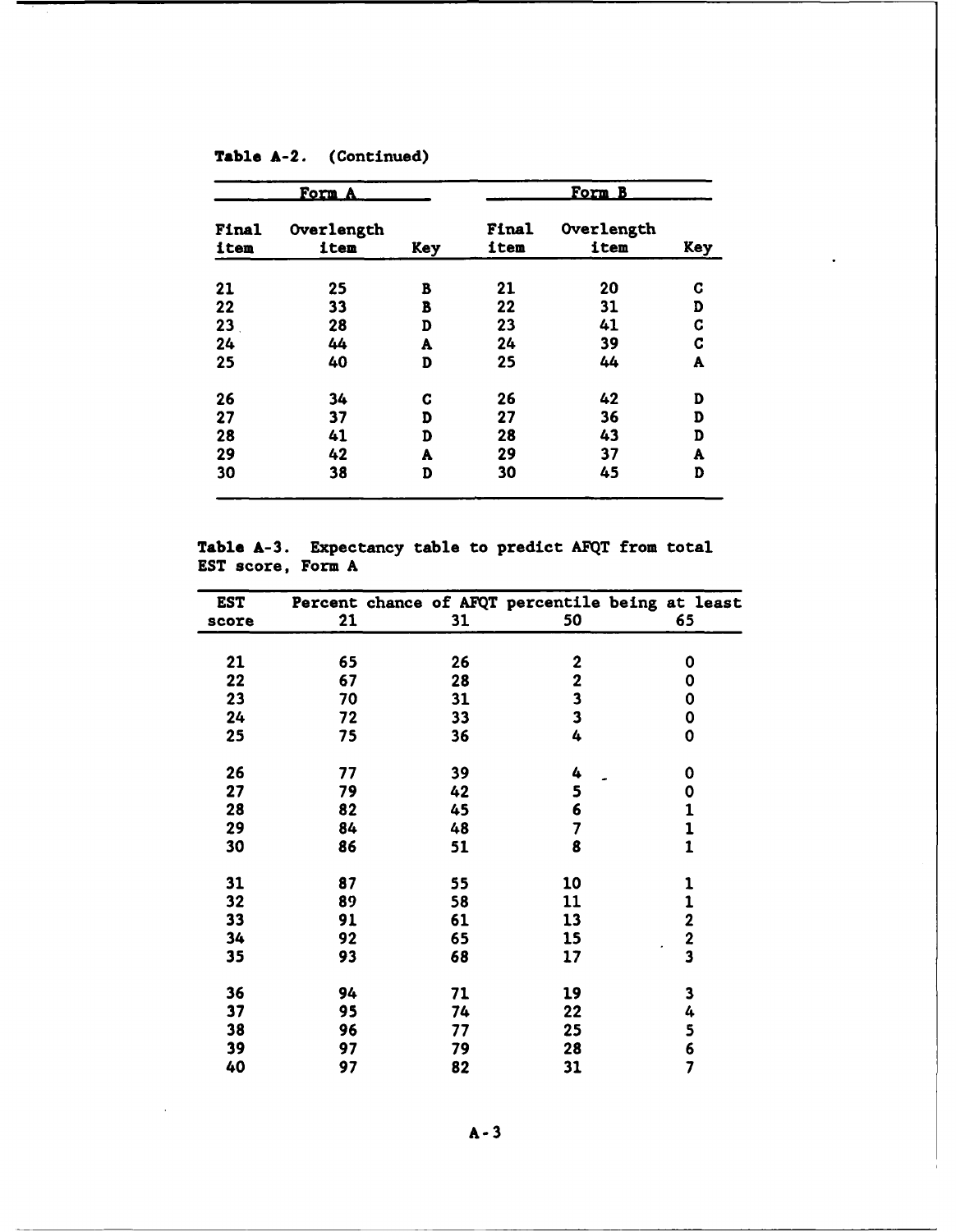| EST   |     |     |    | Percent chance of AFQT percentile being at least |
|-------|-----|-----|----|--------------------------------------------------|
| score | 21  | 31  | 50 | 65                                               |
|       |     |     |    |                                                  |
| 41    | 98  | 84  | 34 | 9                                                |
| 42    | 98  | 87  | 38 | 10                                               |
| 43    | 99  | 89  | 42 | 12                                               |
| 44    | 99  | 90  | 46 | 14                                               |
| 45    | 99  | 92  | 50 | 17                                               |
| 46    | 99  | 93  | 54 | 19                                               |
| 47    | 100 | 95  | 58 | 22                                               |
| 48    | 100 | 96  | 62 | 25                                               |
| 49    | 100 | 97  | 66 | 29                                               |
| 50    | 100 | 97  | 70 | 33                                               |
| 51    | 100 | 98  | 73 | 37                                               |
| 52    | 100 | 98  | 77 | 41                                               |
| 53    | 100 | 99  | 80 | 45                                               |
| 54    | 100 | 99  | 83 | 50                                               |
| 55    | 100 | 99  | 86 | 54                                               |
| 56    | 100 | 100 | 88 | 59                                               |
| 57    | 100 | 100 | 90 | 63                                               |
| 58    | 100 | 100 | 92 | 67                                               |
| 59    | 100 | 100 | 94 | 71                                               |
| 60    | 100 | 100 | 95 | 75                                               |
| 61    | 100 | 100 | 96 | 79                                               |
| 62    | 100 | 100 | 97 | 82                                               |
| 63    | 100 | 100 | 98 | 85                                               |
| 64    | 100 | 100 | 98 | 88                                               |
| 65    | 100 | 100 | 99 | 90                                               |

 $\ddot{\phantom{a}}$ 

 $\overline{a}$ 

**Table A-3.** (Continued)

 $\overline{a}$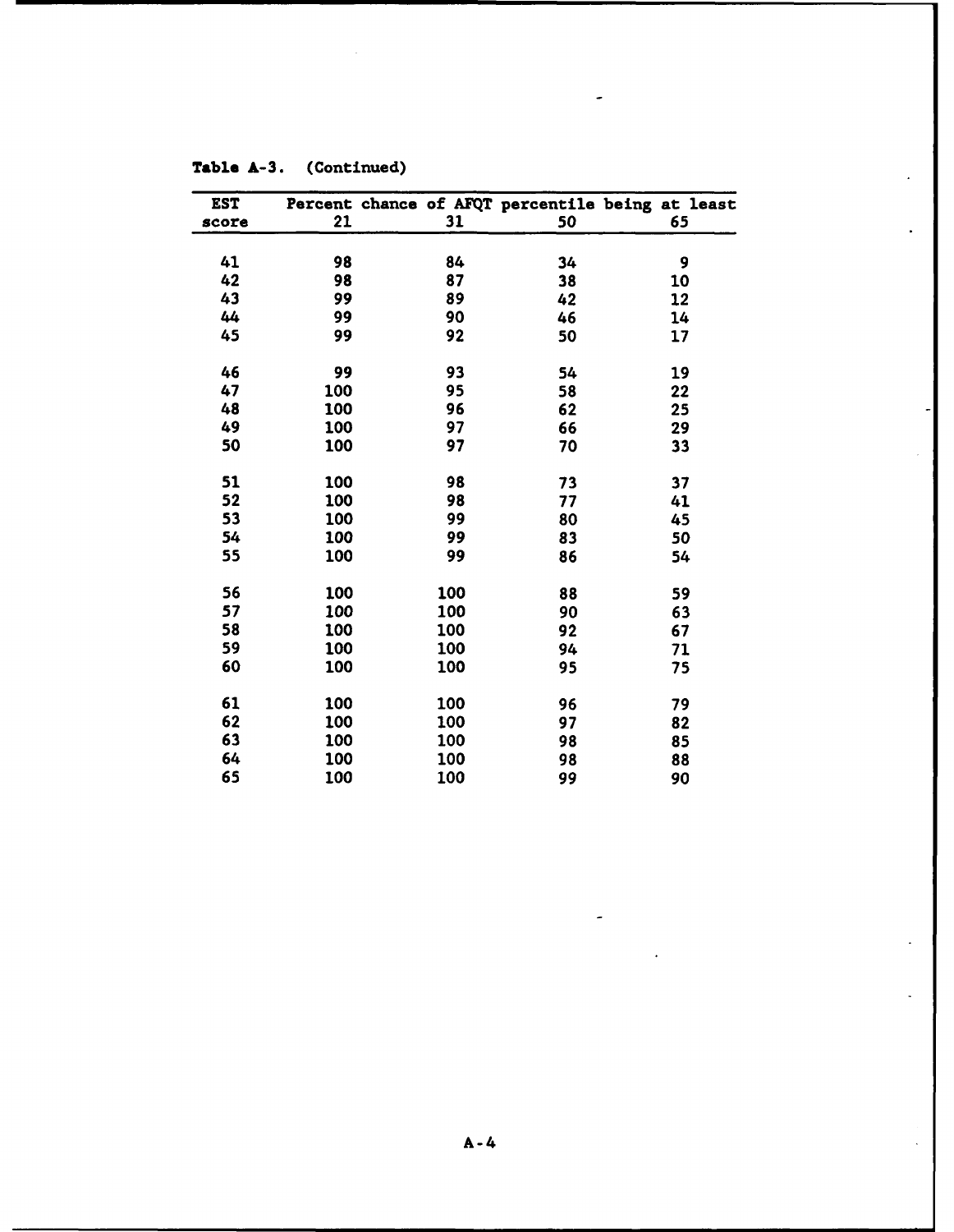| <b>EST</b><br>score | 21  | 31 | 50 | Percent chance of AFQT percentile being at least<br>65 |
|---------------------|-----|----|----|--------------------------------------------------------|
|                     |     |    |    |                                                        |
| 21                  | 65  | 29 | 3  | 0                                                      |
| 22                  | 68  | 31 | 4  | 0                                                      |
| 23                  | 71  | 34 | 4  | 0                                                      |
| 24                  | 74  | 37 | 5  | $\mathbf{1}$                                           |
| 25                  | 76  | 40 | 6  | $\mathbf{1}$                                           |
| 26                  | 79  | 43 | 7  | 1                                                      |
| 27                  | 81  | 47 | 8  | 1                                                      |
| 28                  | 83  | 50 | 9  | 1                                                      |
| 29                  | 85  | 53 | 11 | $\overline{\mathbf{c}}$                                |
| 30                  | 87  | 56 | 12 | $\overline{2}$                                         |
| 31                  | 89  | 60 | 14 | $\mathbf 2$                                            |
| 32                  | 90  | 63 | 16 | 3                                                      |
| 33                  | 92  | 66 | 18 | 4                                                      |
| 34                  | 93  | 69 | 21 | 4                                                      |
| 35                  | 94  | 72 | 23 | 5                                                      |
| 36                  | 95  | 75 | 26 | 6                                                      |
| 37                  | 96  | 78 | 29 | 7                                                      |
| 38                  | 96  | 80 | 32 | 9                                                      |
| 39                  | 97  | 83 | 35 | 10                                                     |
| 40                  | 98  | 85 | 39 | 12                                                     |
| 41                  | 98  | 87 | 42 | 14                                                     |
| 42                  | 98  | 89 | 46 | 16                                                     |
| 43                  | 99  | 90 | 49 | 18                                                     |
| 44                  | 99  | 92 | 53 | 20                                                     |
| 45                  | 99  | 93 | 56 | 23                                                     |
| 46                  | 99  | 94 | 60 | 26                                                     |
| 47                  | 100 | 95 | 64 | 29                                                     |
| 48                  | 100 | 96 | 67 | 32                                                     |
| 49                  | 100 | 97 | 70 | 36                                                     |
| 50                  | 100 | 97 | 74 | 39                                                     |
| 51                  | 100 | 98 | 77 | 43                                                     |
| 52                  | 100 | 98 | 79 | 47                                                     |
| 53                  | 100 | 99 | 82 | 51                                                     |
| 54                  | 100 | 99 | 84 | 55                                                     |
| 55                  | 100 | 99 | 87 | 58                                                     |

Table A-4. Expectancy table to predict **AFQT** from total **EST** score, Form B

 $\blacksquare$